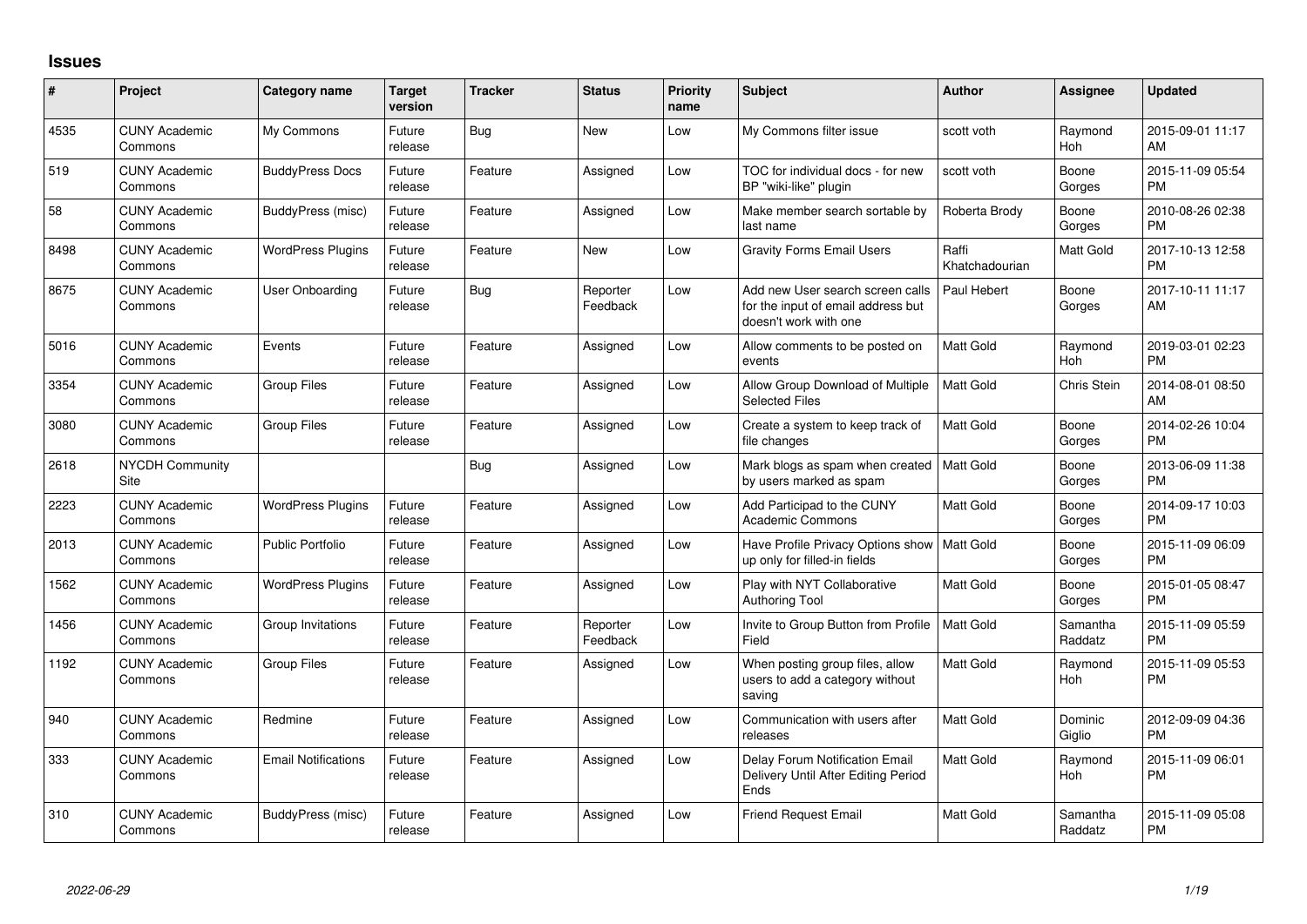| #     | Project                         | <b>Category name</b>       | <b>Target</b><br>version | <b>Tracker</b> | <b>Status</b>        | <b>Priority</b><br>name | <b>Subject</b>                                                                                                                                        | <b>Author</b>       | Assignee            | <b>Updated</b>                |
|-------|---------------------------------|----------------------------|--------------------------|----------------|----------------------|-------------------------|-------------------------------------------------------------------------------------------------------------------------------------------------------|---------------------|---------------------|-------------------------------|
| 2577  | <b>NYCDH Community</b><br>Site  |                            |                          | Feature        | Assigned             | Low                     | Investigate Potential to Add Links<br>to the Forum                                                                                                    | <b>Mark Newton</b>  | Alex Gil            | 2013-05-16 09:40<br><b>PM</b> |
| 2576  | <b>NYCDH Community</b><br>Site  |                            |                          | Bug            | Hold                 | Low                     | Test Next Button in Javascript<br><b>Tutorial Under Activities</b>                                                                                    | <b>Mark Newton</b>  | Alex Gil            | 2013-05-18 02:55<br><b>PM</b> |
| 13912 | <b>CUNY Academic</b><br>Commons |                            | Not tracked              | Feature        | Hold                 | Low                     | posting "missed schedule"                                                                                                                             | Marilyn Weber       |                     | 2021-02-23 10:46<br>AM        |
| 11971 | <b>CUNY Academic</b><br>Commons | <b>Email Notifications</b> | Future<br>release        | Bug            | Reporter<br>Feedback | Low                     | Pictures obscured in emailed post<br>notifications                                                                                                    | Marilyn Weber       | Raymond<br>Hoh      | 2019-11-21 01:14<br><b>PM</b> |
| 5058  | <b>CUNY Academic</b><br>Commons | Social Paper               | Future<br>release        | Feature        | <b>New</b>           | Low                     | Can there be a clearer signal that<br>even when comments have<br>already been made you add<br>comments by clicking on the side?<br>(SP suggestion #5) | Marilyn Weber       | Samantha<br>Raddatz | 2016-02-11 10:24<br><b>PM</b> |
| 5053  | <b>CUNY Academic</b><br>Commons | Social Paper               | Future<br>release        | Feature        | <b>New</b>           | Low                     | Scrollable menu to add readers<br>(SP suggestion #4)                                                                                                  | Marilyn Weber       | Samantha<br>Raddatz | 2016-04-21 05:21<br><b>PM</b> |
| 5052  | <b>CUNY Academic</b><br>Commons | Social Paper               | Future<br>release        | Feature        | <b>New</b>           | Low                     | Sentence by sentence or line by<br>line comments (SP suggestion #3)                                                                                   | Marilyn Weber       | Boone<br>Gorges     | 2016-02-11 10:24<br><b>PM</b> |
| 5050  | <b>CUNY Academic</b><br>Commons | Social Paper               | Future<br>release        | Feature        | <b>New</b>           | Low                     | Making comments visible in SP<br>editing mode (SP suggestion #1)                                                                                      | Marilyn Weber       | Samantha<br>Raddatz | 2019-09-17 11:10<br><b>PM</b> |
| 6392  | <b>CUNY Academic</b><br>Commons | Group Forums               | Future<br>release        | Design/UX      | Assigned             | Low                     | Composition/Preview Panes in<br>Forum Posts                                                                                                           | Luke Waltzer        | Paige Dupont        | 2016-10-21 04:26<br><b>PM</b> |
| 6389  | <b>CUNY Academic</b><br>Commons | <b>BuddyPress Docs</b>     | Future<br>release        | Feature        | <b>New</b>           | Low                     | Make Discussion Area Visible<br>When Editing a Doc                                                                                                    | Luke Waltzer        | Boone<br>Gorges     | 2016-10-21 04:16<br><b>PM</b> |
| 6356  | <b>CUNY Academic</b><br>Commons | <b>WordPress Plugins</b>   | Future<br>release        | Bug            | Reporter<br>Feedback | Low                     | Should Subscribe2 be<br>deprecated?                                                                                                                   | Luke Waltzer        |                     | 2017-03-20 12:20<br><b>PM</b> |
| 2610  | <b>CUNY Academic</b><br>Commons | Group Invitations          | Future<br>release        | Feature        | Assigned             | Low                     | Request: Custom invitation<br>message to group invites                                                                                                | local admin         | Boone<br>Gorges     | 2015-11-09 06:13<br><b>PM</b> |
| 2325  | <b>CUNY Academic</b><br>Commons | BuddyPress (misc)          | Future<br>release        | Feature        | Assigned             | Low                     | Profile should have separate fields<br>for first/last names                                                                                           | l local admin       | Boone<br>Gorges     | 2015-11-09 06:09<br><b>PM</b> |
| 3615  | <b>CUNY Academic</b><br>Commons | Redmine                    | Not tracked              | Feature        | <b>New</b>           | Low                     | Create Redmine issues via email                                                                                                                       | Dominic Giglio      | Boone<br>Gorges     | 2017-11-16 11:36<br>AM        |
| 6749  | <b>CUNY Academic</b><br>Commons | Events                     | Future<br>release        | Bug            | <b>New</b>           | Low                     | BPEO iCal request can trigger<br>very large number of DB queries                                                                                      | <b>Boone Gorges</b> | Raymond<br>Hoh      | 2016-11-15 10:09<br><b>PM</b> |
| 3048  | <b>CUNY Academic</b><br>Commons | <b>Public Portfolio</b>    | Future<br>release        | Feature        | <b>New</b>           | Low                     | Images for rich text profile fields                                                                                                                   | Boone Gorges        | Boone<br>Gorges     | 2014-02-19 12:56<br><b>PM</b> |
| 1983  | <b>CUNY Academic</b><br>Commons | Home Page                  | Future<br>release        | Feature        | Assigned             | Low                     | Media Library integration with<br>Featured Content plugin                                                                                             | Boone Gorges        | Dominic<br>Giglio   | 2014-03-17 10:34<br>AM        |
| 1423  | <b>CUNY Academic</b><br>Commons | BuddyPress (misc)          | Future<br>release        | Feature        | Assigned             | Low                     | Show an avatar for pingback<br>comment activity items                                                                                                 | Boone Gorges        | <b>Tahir Butt</b>   | 2016-10-24 12:03<br><b>PM</b> |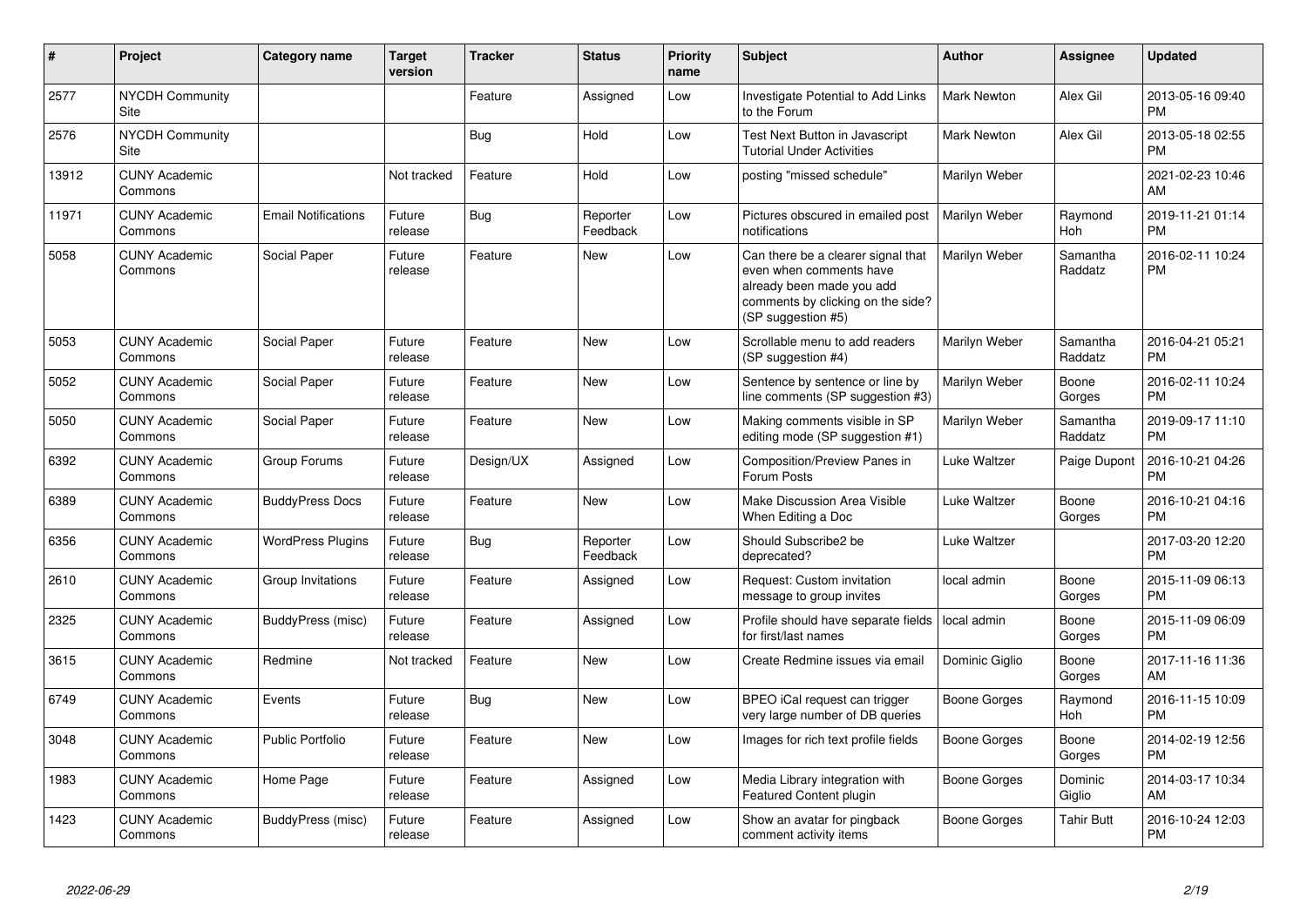| #     | Project                         | <b>Category name</b>     | <b>Target</b><br>version | <b>Tracker</b> | <b>Status</b>        | <b>Priority</b><br>name | <b>Subject</b>                                                                             | <b>Author</b>        | Assignee            | <b>Updated</b>                |
|-------|---------------------------------|--------------------------|--------------------------|----------------|----------------------|-------------------------|--------------------------------------------------------------------------------------------|----------------------|---------------------|-------------------------------|
| 1417  | <b>CUNY Academic</b><br>Commons | <b>BuddyPress Docs</b>   | Future<br>release        | Feature        | Assigned             | Low                     | Bulk actions for BuddyPress Docs                                                           | Boone Gorges         | Boone<br>Gorges     | 2016-10-17 10:41<br><b>PM</b> |
| 1167  | <b>CUNY Academic</b><br>Commons | <b>Email Invitations</b> | Future<br>release        | Feature        | New                  | Low                     | Allow email invitations to be resent   Boone Gorges                                        |                      | Boone<br>Gorges     | 2015-11-12 12:53<br>AM        |
| 1166  | <b>CUNY Academic</b><br>Commons | Email Invitations        | Future<br>release        | Feature        | New                  | Low                     | Better organizational tools for Sent<br>Invites                                            | Boone Gorges         | Boone<br>Gorges     | 2015-11-09 06:02<br><b>PM</b> |
| 1165  | <b>CUNY Academic</b><br>Commons | <b>Email Invitations</b> | Future<br>release        | Feature        | Assigned             | Low                     | Allow saved lists of invitees under<br>Send Invites                                        | Boone Gorges         | Boone<br>Gorges     | 2015-11-09 06:03<br><b>PM</b> |
| 5679  | <b>CUNY Academic</b><br>Commons | Analytics                | Not tracked              | Feature        | New                  | Normal                  | Logged In Users for GA                                                                     | Valerie Townsend     | Valerie<br>Townsend | 2016-06-11 09:49<br>AM        |
| 12198 | <b>CUNY Academic</b><br>Commons |                          | Not tracked              | <b>Bug</b>     | Reporter<br>Feedback | Normal                  | Duplicate listing in My Sites                                                              | Tom Harbison         |                     | 2019-12-09 05:50<br><b>PM</b> |
| 11556 | <b>CUNY Academic</b><br>Commons | Courses                  | Not tracked              | Bug            | Reporter<br>Feedback | Normal                  | Instructor name given in course<br>listing                                                 | Tom Harbison         |                     | 2019-06-25 04:12<br><b>PM</b> |
| 16318 | <b>CUNY Academic</b><br>Commons |                          |                          | Bug            | <b>New</b>           | Normal                  | Unable to Access block editor or<br>embed YouTube videos in new<br>pages, in one site only | <b>Syelle Graves</b> |                     | 2022-06-29 02:24<br><b>PM</b> |
| 14629 | <b>CUNY Academic</b><br>Commons |                          | Not tracked              | <b>Bug</b>     | Reporter<br>Feedback | Normal                  | Possible Post Order Bug?                                                                   | <b>Syelle Graves</b> |                     | 2021-09-14 10:47<br>AM        |
| 9643  | <b>CUNY Academic</b><br>Commons | Publicity                | Not tracked              | Feature        | <b>New</b>           | Normal                  | Create a page on the Commons<br>for logos etc.                                             | Stephen Real         | Stephen Real        | 2018-04-24 10:53<br>AM        |
| 8440  | <b>CUNY Academic</b><br>Commons | Onboarding               | Not tracked              | Bug            | New                  | Normal                  | Create Test Email Accounts for<br><b>Onboarding Project</b>                                | Stephen Real         | Stephen Real        | 2017-08-01 09:49<br><b>PM</b> |
| 4972  | <b>CUNY Academic</b><br>Commons | Analytics                | Not tracked              | <b>Bug</b>     | <b>New</b>           | Normal                  | <b>Newsletter Analytics</b>                                                                | Stephen Real         | Matt Gold           | 2015-12-09 12:54<br><b>PM</b> |
| 11624 | <b>CUNY Academic</b><br>Commons | WordPress (misc)         | Not tracked              | Support        | <b>New</b>           | Normal                  | Change pages into posts or swap<br>database for a Commons site?                            | Stephen Klein        | Raymond<br>Hoh      | 2019-07-09 11:04<br>AM        |
| 10368 | <b>CUNY Academic</b><br>Commons |                          | Future<br>release        | Feature        | Assigned             | Normal                  | Use ORCID data to populate<br>academic profile page                                        | Stephen Francoeur    | Boone<br>Gorges     | 2018-09-25 01:53<br><b>PM</b> |
| 10439 | <b>CUNY Academic</b><br>Commons | Design                   | 2.1.0                    | Design/UX      | <b>New</b>           | Normal                  | Create Style Guide for Commons                                                             | Sonja Leix           | Sara Cannon         | 2022-06-28 01:43<br><b>PM</b> |
| 16245 | <b>CUNY Academic</b><br>Commons | WordPress (misc)         |                          | Bug            | Reporter<br>Feedback | Normal                  | Save Button missing on<br>WordPress Profile page                                           | scott voth           | Raymond<br>Hoh      | 2022-06-16 03:09<br><b>PM</b> |
| 15767 | <b>CUNY Academic</b><br>Commons | WordPress (misc)         |                          | Support        | <b>New</b>           | Normal                  | Site loading slowly                                                                        | scott voth           | Boone<br>Gorges     | 2022-04-04 08:56<br><b>PM</b> |
| 14994 | <b>CUNY Academic</b><br>Commons | cdev.gc.cuny.edu         | Not tracked              | Support        | In Progress          | Normal                  | Clear Cache on CDEV                                                                        | scott voth           | Raymond<br>Hoh      | 2021-12-07 03:51<br><b>PM</b> |
| 14394 | <b>CUNY Academic</b><br>Commons |                          | Not tracked              | Feature        | <b>New</b>           | Normal                  | Commons News Site - redesign                                                               | scott voth           | scott voth          | 2021-09-14 10:46<br>AM        |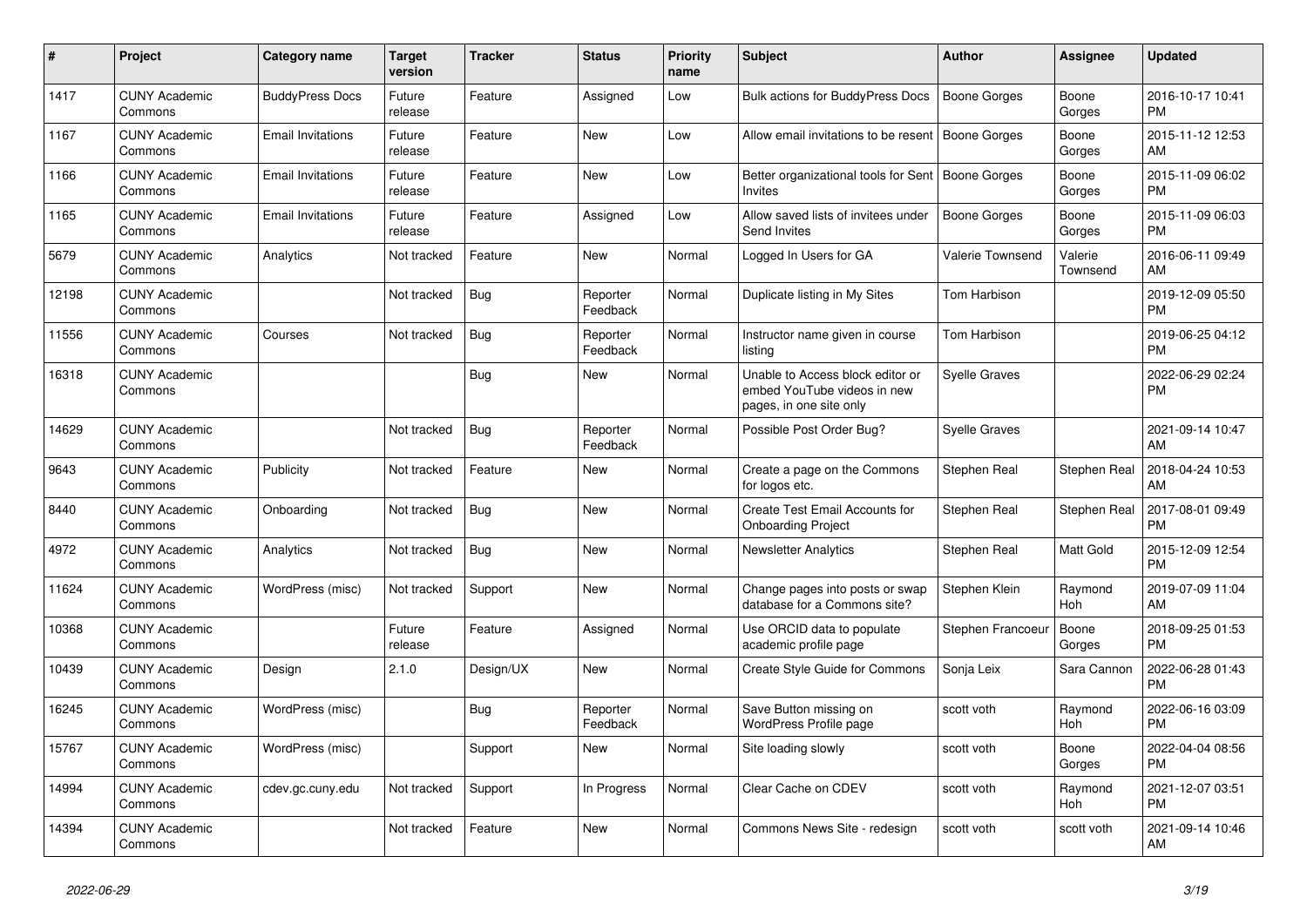| #     | Project                         | <b>Category name</b>     | <b>Target</b><br>version | <b>Tracker</b> | <b>Status</b>        | <b>Priority</b><br>name | <b>Subject</b>                                                                       | Author     | <b>Assignee</b>    | <b>Updated</b>                |
|-------|---------------------------------|--------------------------|--------------------------|----------------|----------------------|-------------------------|--------------------------------------------------------------------------------------|------------|--------------------|-------------------------------|
| 14113 | <b>CUNY Academic</b><br>Commons | WordPress (misc)         | Future<br>release        | Bug            | Hold                 | Normal                  | Block Editor Not Working on this<br>page - Json error                                | scott voth | Boone<br>Gorges    | 2021-03-05 11:01<br>AM        |
| 13946 | <b>CUNY Academic</b><br>Commons | <b>WordPress Plugins</b> | 2.1.0                    | Support        | Assigned             | Normal                  | Custom Embed handler For<br>OneDrive files                                           | scott voth | Raymond<br>Hoh     | 2022-05-26 10:46<br>AM        |
| 12573 | <b>CUNY Academic</b><br>Commons | <b>WordPress Plugins</b> | Future<br>release        | Bug            | New                  | Normal                  | <b>CommentPress Core Issues</b>                                                      | scott voth |                    | 2020-03-24 04:32<br><b>PM</b> |
| 12392 | <b>CUNY Academic</b><br>Commons | Help/Codex               | Not tracked              | Documentation  | <b>New</b>           | Normal                  | <b>Updates to Common Commons</b><br>Questions on Help Page                           | scott voth | Margaret<br>Galvan | 2020-02-11 10:53<br>AM        |
| 12247 | <b>CUNY Academic</b><br>Commons | Publicity                | Not tracked              | Support        | <b>New</b>           | Normal                  | Screenshot of First Commons<br>Homepage                                              | scott voth | scott voth         | 2020-01-14 12:08<br><b>PM</b> |
| 11860 | <b>CUNY Academic</b><br>Commons | Registration             | Future<br>release        | Feature        | <b>New</b>           | Normal                  | Ensure Students Are Aware They<br>Can Use Aliases At Registration                    | scott voth |                    | 2019-09-24 08:46<br>AM        |
| 11788 | <b>CUNY Academic</b><br>Commons | <b>WordPress Plugins</b> | Future<br>release        | Support        | Reporter<br>Feedback | Normal                  | Plugin Request - Browse Aloud                                                        | scott voth |                    | 2019-09-24 08:42<br>AM        |
| 11531 | <b>CUNY Academic</b><br>Commons | Events                   | Future<br>release        | Feature        | <b>New</b>           | Normal                  | Main Events calendar should<br>include non-public events that<br>user has access to  | scott voth | Boone<br>Gorges    | 2019-06-11 10:00<br>AM        |
| 11496 | <b>CUNY Academic</b><br>Commons | Public Portfolio         | 1.15.2                   | Support        | <b>New</b>           | Normal                  | Replace Twitter Icon on Member<br>Portfolio page                                     | scott voth | Boone<br>Gorges    | 2019-06-06 01:03<br><b>PM</b> |
| 11493 | <b>CUNY Academic</b><br>Commons | Domain Mapping           | Not tracked              | Support        | Reporter<br>Feedback | Normal                  | Domain Mapping Request - Talia<br>Schaffer                                           | scott voth | Matt Gold          | 2019-08-06 08:39<br>AM        |
| 11393 | <b>CUNY Academic</b><br>Commons |                          | Not tracked              | Publicity      | New                  | Normal                  | After 1.15 release, ceate a hero<br>slide and post about adding a site<br>to a group | scott voth | Patrick<br>Sweeney | 2019-05-14 10:32<br>AM        |
| 11386 | <b>CUNY Academic</b><br>Commons | WordPress - Media        | Not tracked              | Support        | Reporter<br>Feedback | Normal                  | disappearing images                                                                  | scott voth | Boone<br>Gorges    | 2019-05-14 10:32<br>AM        |
| 10982 | <b>CUNY Academic</b><br>Commons | Domain Mapping           | Not tracked              | Support        | Reporter<br>Feedback | Normal                  | <b>CNAME</b> question                                                                | scott voth |                    | 2019-01-22 04:29<br><b>PM</b> |
| 10839 | <b>CUNY Academic</b><br>Commons | About page               | Not tracked              | Support        | New                  | Normal                  | <b>Mission Statement Needs</b><br>Revision                                           | scott voth | Matt Gold          | 2018-12-26 10:58<br>AM        |
| 10354 | <b>CUNY Academic</b><br>Commons | <b>Public Portfolio</b>  | Future<br>release        | Feature        | New                  | Normal                  | Opt out of Having a Profile Page                                                     | scott voth | Chris Stein        | 2020-05-12 10:43<br>AM        |
| 10226 | <b>CUNY Academic</b><br>Commons | Courses                  | Future<br>release        | Feature        | New                  | Normal                  | Add "My Courses" to drop down<br>list                                                | scott voth | Boone<br>Gorges    | 2021-11-19 12:42<br>PM        |
| 9515  | <b>CUNY Academic</b><br>Commons | <b>WordPress Plugins</b> | Not tracked              | <b>Bug</b>     | Reporter<br>Feedback | Normal                  | Text to Speech plugin - "More<br>Slowly" checkbox not working                        | scott voth | Boone<br>Gorges    | 2018-06-13 02:26<br><b>PM</b> |
| 5827  | <b>CUNY Academic</b><br>Commons | <b>Public Portfolio</b>  | Future<br>release        | <b>Bug</b>     | Assigned             | Normal                  | Academic Interests square bracket   scott voth<br>links not working                  |            | Chris Stein        | 2016-08-11 11:59<br><b>PM</b> |
| 4438  | <b>CUNY Academic</b><br>Commons | Events                   | Future<br>release        | <b>Bug</b>     | Assigned             | Normal                  | Events Calendar - Export<br><b>Recurring Events</b>                                  | scott voth | Daniel Jones       | 2016-05-23 04:25<br><b>PM</b> |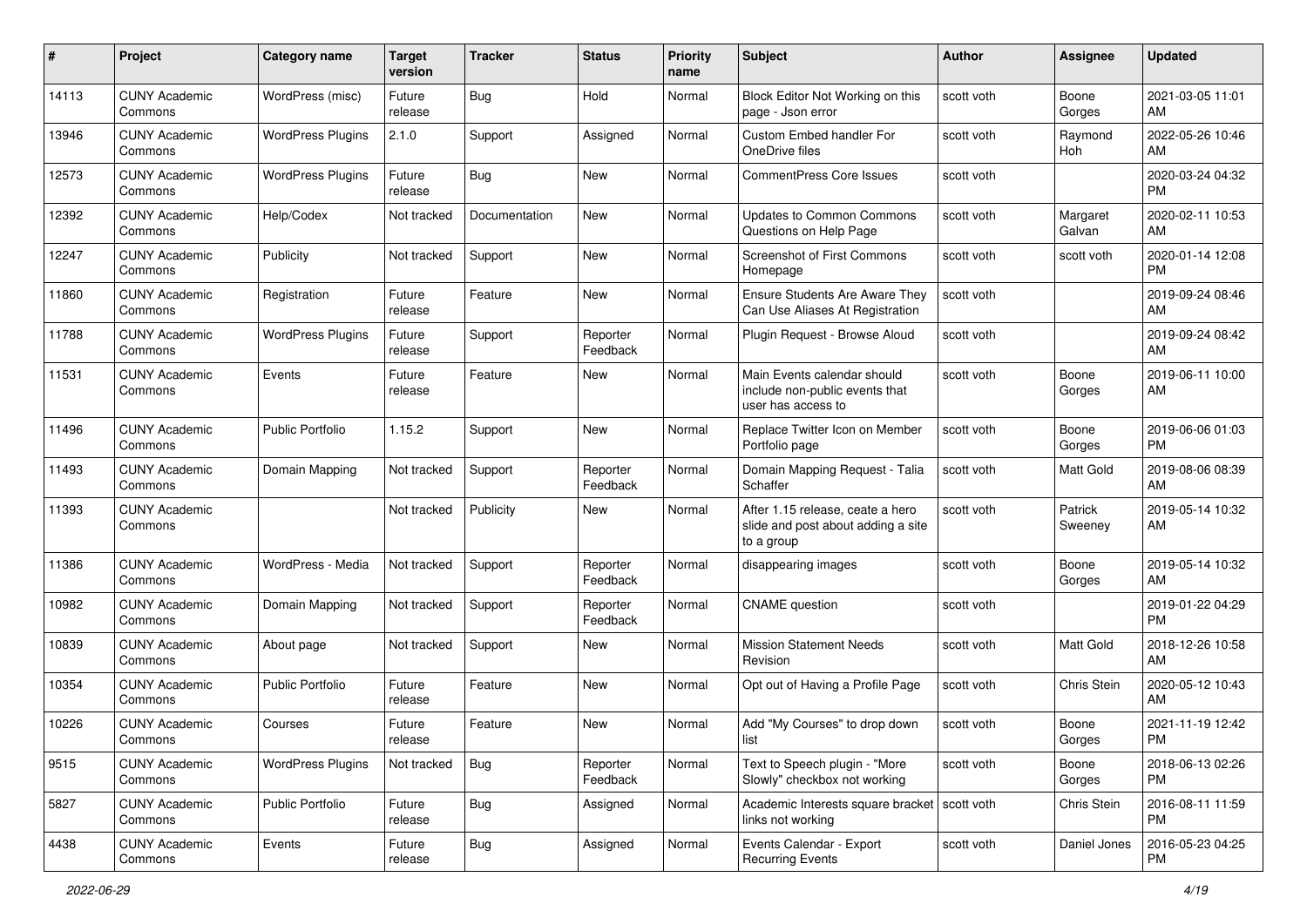| #     | <b>Project</b>                  | Category name            | Target<br>version | <b>Tracker</b> | <b>Status</b>        | <b>Priority</b><br>name | <b>Subject</b>                                                  | <b>Author</b>    | Assignee            | <b>Updated</b>                |
|-------|---------------------------------|--------------------------|-------------------|----------------|----------------------|-------------------------|-----------------------------------------------------------------|------------------|---------------------|-------------------------------|
| 3492  | <b>CUNY Academic</b><br>Commons | <b>WordPress Themes</b>  | Future<br>release | Support        | Assigned             | Normal                  | Add CBOX theme to the<br>Commons                                | scott voth       | Raymond<br>Hoh      | 2014-10-08 05:55<br><b>PM</b> |
| 5826  | <b>CUNY Academic</b><br>Commons | <b>WordPress Plugins</b> | Future<br>release | Support        | Reporter<br>Feedback | Normal                  | <b>Remove Subscription Options</b><br>plugin from directory     | Sarah Morgano    | Sarah<br>Morgano    | 2016-10-21 04:14<br>PM.       |
| 1888  | <b>CUNY Academic</b><br>Commons | Home Page                | Future<br>release | Feature        | Assigned             | Normal                  | Refactor BP MPO Activity Filter to<br>support proper pagination | Sarah Morgano    | Boone<br>Gorges     | 2014-05-01 07:11<br><b>PM</b> |
| 585   | <b>CUNY Academic</b><br>Commons | Group Forums             | Future<br>release | Feature        | Assigned             | Normal                  | Merge Forum Topics                                              | Sarah Morgano    | Boone<br>Gorges     | 2011-07-06 04:11<br><b>PM</b> |
| 5298  | <b>CUNY Academic</b><br>Commons |                          | Not tracked       | Publicity      | <b>New</b>           | Normal                  | Survey Pop-Up Text                                              | Samantha Raddatz | Samantha<br>Raddatz | 2016-03-22 12:27<br><b>PM</b> |
| 4622  | <b>CUNY Academic</b><br>Commons | <b>Public Portfolio</b>  | Future<br>release | Design/UX      | <b>New</b>           | Normal                  | <b>Profile Visibility Settings</b>                              | Samantha Raddatz | Samantha<br>Raddatz | 2015-09-21 12:18<br><b>PM</b> |
| 4592  | <b>CUNY Academic</b><br>Commons | Events                   | Future<br>release | Design/UX      | <b>New</b>           | Normal                  | Event Creation - Venue Dropdown<br>Slow                         | Samantha Raddatz | Boone<br>Gorges     | 2015-09-14 04:56<br><b>PM</b> |
| 4253  | <b>CUNY Academic</b><br>Commons | <b>Public Portfolio</b>  | Future<br>release | Design/UX      | <b>New</b>           | Normal                  | Encourage users to add portfolio<br>content                     | Samantha Raddatz | Samantha<br>Raddatz | 2015-07-07 11:32<br>AM        |
| 4226  | <b>CUNY Academic</b><br>Commons | <b>BuddyPress Docs</b>   | Future<br>release | Design/UX      | <b>New</b>           | Normal                  | Add option to connect a Doc with<br>a Group                     | Samantha Raddatz | Samantha<br>Raddatz | 2015-09-09 04:08<br><b>PM</b> |
| 4225  | <b>CUNY Academic</b><br>Commons | <b>DiRT</b> Integration  | Future<br>release | Design/UX      | <b>New</b>           | Normal                  | Add information to DIRT page (in<br>Create a Group)             | Samantha Raddatz | Matt Gold           | 2015-06-26 03:14<br><b>PM</b> |
| 4222  | <b>CUNY Academic</b><br>Commons | User Experience          | Future<br>release | Design/UX      | New                  | Normal                  | Add information to 'Delete<br>Account' page                     | Samantha Raddatz | scott voth          | 2015-06-26 11:35<br>AM        |
| 4221  | <b>CUNY Academic</b><br>Commons | Group Forums             | Future<br>release | Design/UX      | Assigned             | Normal                  | Add 'Number of Posts' display<br>option to Forum page           | Samantha Raddatz | Samantha<br>Raddatz | 2015-06-26 02:21<br><b>PM</b> |
| 14983 | <b>CUNY Academic</b><br>Commons | WordPress (misc)         | Not tracked       | Support        | Reporter<br>Feedback | Normal                  | "Read More" tag not working                                     | Rebecca Krisel   | Raymond<br>Hoh      | 2021-11-23 01:17<br><b>PM</b> |
| 16319 | <b>CUNY Academic</b><br>Commons | <b>WordPress Plugins</b> | 2.0.3             | <b>Bug</b>     | New                  | Normal                  | Request for Events Calendar Pro<br>5.14.2 update                | Raymond Hoh      | Raymond<br>Hoh      | 2022-06-29 03:24<br><b>PM</b> |
| 16255 | <b>CUNY Academic</b><br>Commons | WordPress (misc)         |                   | Bug            | New                  | Normal                  | Need to define 'MULTISITE'<br>constant in wp-config.php         | Raymond Hoh      |                     | 2022-06-19 09:31<br>AM        |
| 16177 | <b>CUNY Academic</b><br>Commons | Reply By Email           |                   | Bug            | New                  | Normal                  | Switch to Inbound mode for RBE                                  | Raymond Hoh      | Raymond<br>Hoh      | 2022-05-30 04:32<br><b>PM</b> |
| 14908 | <b>CUNY Academic</b><br>Commons | Performance              |                   | Bug            | New                  | Normal                  | Stale object cache on cdev                                      | Raymond Hoh      | Boone<br>Gorges     | 2021-12-07 09:45<br>AM.       |
| 14496 | <b>CUNY Academic</b><br>Commons | Domain Mapping           | Future<br>release | <b>Bug</b>     | <b>New</b>           | Normal                  | Mapped domain SSO uses<br>third-party cookies                   | Raymond Hoh      | Raymond<br>Hoh      | 2021-05-24 04:03<br><b>PM</b> |
| 11243 | <b>CUNY Academic</b><br>Commons | BuddyPress (misc)        | Future<br>release | Bug            | <b>New</b>           | Normal                  | Audit bp-custom.php                                             | Raymond Hoh      | Raymond<br>Hoh      | 2022-04-26 11:59<br>AM        |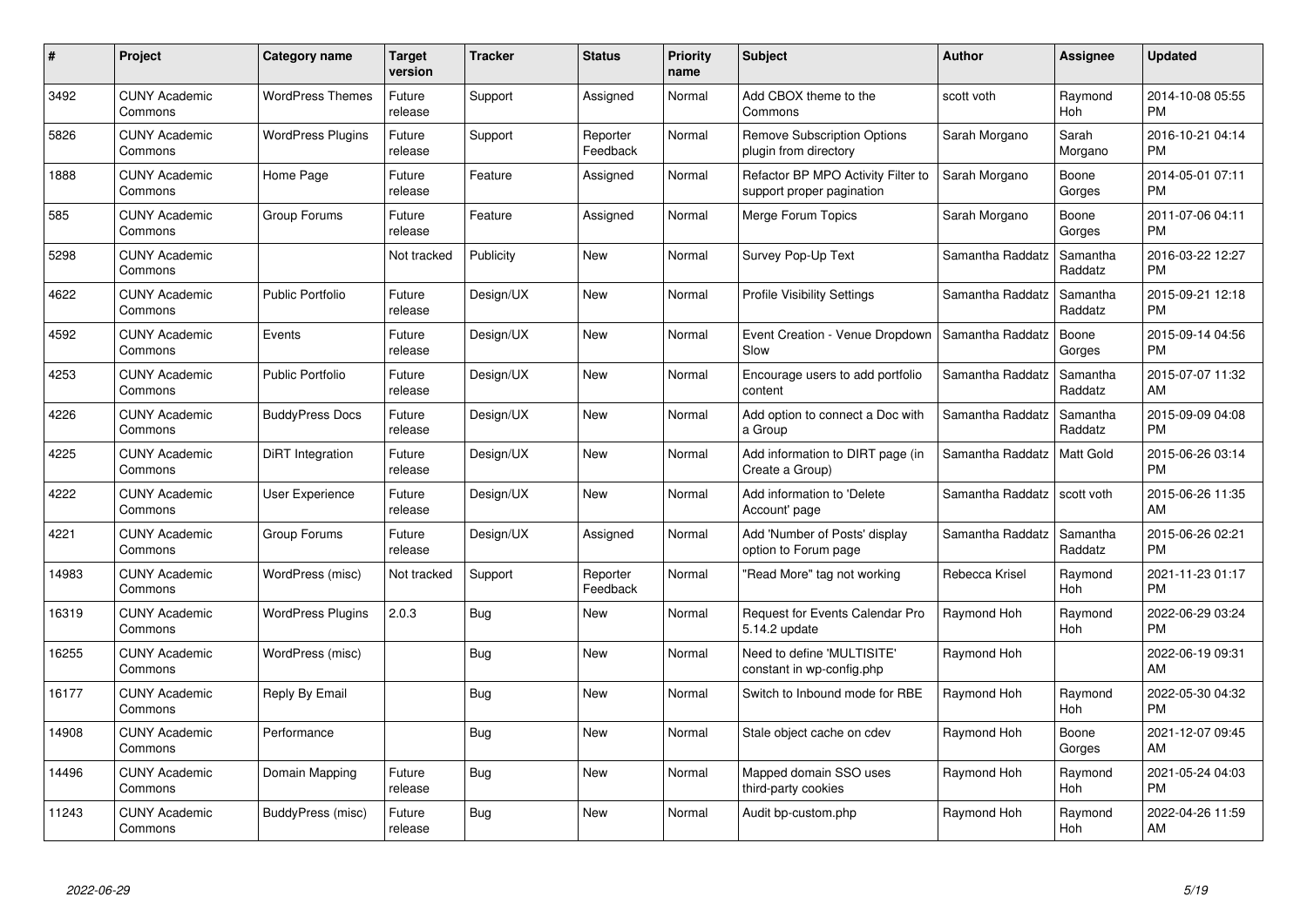| #     | Project                         | <b>Category name</b>     | <b>Target</b><br>version | <b>Tracker</b> | <b>Status</b>        | <b>Priority</b><br>name | <b>Subject</b>                                                             | <b>Author</b>           | Assignee            | <b>Updated</b>                |
|-------|---------------------------------|--------------------------|--------------------------|----------------|----------------------|-------------------------|----------------------------------------------------------------------------|-------------------------|---------------------|-------------------------------|
| 3939  | <b>CUNY Academic</b><br>Commons | <b>WordPress Plugins</b> | Future<br>release        | Bug            | Hold                 | Normal                  | Activity stream support for<br>Co-Authors Plus plugin                      | Raymond Hoh             | Raymond<br>Hoh      | 2015-11-09 06:13<br><b>PM</b> |
| 3691  | <b>CUNY Academic</b><br>Commons | <b>WordPress Plugins</b> | Future<br>release        | Bug            | New                  | Normal                  | <b>WPMU Domain Mapping</b><br>Debugging on cdev                            | Raymond Hoh             | Matt Gold           | 2014-12-12 09:04<br>AM        |
| 16314 | <b>CUNY Academic</b><br>Commons | <b>WordPress Plugins</b> |                          | Feature        | New                  | Normal                  | Install Multicollab plug-in?                                               | Raffi<br>Khatchadourian |                     | 2022-06-28 09:07<br><b>PM</b> |
| 16290 | <b>CUNY Academic</b><br>Commons |                          |                          | Feature        | Reporter<br>Feedback | Normal                  | Add Table Of Contents Block<br>plug-in                                     | Raffi<br>Khatchadourian |                     | 2022-06-24 10:26<br>AM        |
| 15516 | <b>CUNY Academic</b><br>Commons | <b>WordPress Plugins</b> |                          | Bug            | Reporter<br>Feedback | Normal                  | Can't publish or save draft of post<br>on wordpress.com                    | Raffi<br>Khatchadourian | Raymond<br>Hoh      | 2022-03-02 05:52<br><b>PM</b> |
| 15242 | <b>CUNY Academic</b><br>Commons | Performance              | Not tracked              | <b>Bug</b>     | Reporter<br>Feedback | Normal                  | Slugist site                                                               | Raffi<br>Khatchadourian | Boone<br>Gorges     | 2022-02-07 11:14<br>AM        |
| 14792 | <b>CUNY Academic</b><br>Commons |                          |                          | <b>Bug</b>     | <b>New</b>           | Normal                  | Inconsistent email notifications<br>from gravity forms                     | Raffi<br>Khatchadourian |                     | 2021-10-04 01:50<br><b>PM</b> |
| 11077 | <b>CUNY Academic</b><br>Commons | Events                   | Not tracked              | Feature        | Reporter<br>Feedback | Normal                  | Show event category description<br>in event list view                      | Raffi<br>Khatchadourian |                     | 2019-02-12 10:38<br><b>PM</b> |
| 9420  | <b>CUNY Academic</b><br>Commons | cuny.is                  | Not tracked              | Feature        | New                  | Normal                  | Request for http://cuny.is/streams                                         | Raffi<br>Khatchadourian | Marilyn<br>Weber    | 2018-04-02 10:08<br>AM        |
| 5183  | <b>CUNY Academic</b><br>Commons | Social Paper             | Future<br>release        | Design/UX      | <b>New</b>           | Normal                  | Creating a new paper when<br>viewing an existing paper                     | Raffi<br>Khatchadourian | Samantha<br>Raddatz | 2016-02-02 12:09<br><b>PM</b> |
| 5182  | <b>CUNY Academic</b><br>Commons | Social Paper             | Future<br>release        | Design/UX      | New                  | Normal                  | "Publishing" a private paper on<br>social paper?                           | Raffi<br>Khatchadourian | Boone<br>Gorges     | 2016-10-13 04:12<br><b>PM</b> |
| 14483 | <b>CUNY Academic</b><br>Commons | WordPress - Media        | Not tracked              | Bug            | Reporter<br>Feedback | Normal                  | Wordpress PDF Embed Stopped<br>Working after JITP Media Clone              | Patrick DeDauw          | Boone<br>Gorges     | 2021-05-20 01:51<br><b>PM</b> |
| 11449 | <b>CUNY Academic</b><br>Commons | WordPress - Media        | Not tracked              | Support        | Reporter<br>Feedback | Normal                  | Cloning Media Library for JITP<br>from Staging to Production Site          | <b>Patrick DeDauw</b>   | Boone<br>Gorges     | 2019-05-13 12:00<br><b>PM</b> |
| 6665  | <b>CUNY Academic</b><br>Commons |                          | Not tracked              | Publicity      | <b>New</b>           | Normal                  | Dead Link in 1.10 announcement<br>post                                     | Paige Dupont            | Stephen Real        | 2016-12-01 03:11<br><b>PM</b> |
| 9346  | <b>CUNY Academic</b><br>Commons | WordPress (misc)         | Not tracked              | Bug            | New                  | Normal                  | Clone cetls.bmcc.cuny.edu for<br>development                               | Owen Roberts            | Raymond<br>Hoh      | 2018-03-06 05:35<br><b>PM</b> |
| 3475  | <b>CUNY Academic</b><br>Commons | Events                   | Future<br>release        | Feature        | Assigned             | Normal                  | Request to add plugin to<br>streamline room<br>booking/appointment booking | Naomi Barrettara        | Boone<br>Gorges     | 2014-12-01 05:14<br><b>PM</b> |
| 3511  | <b>CUNY Academic</b><br>Commons | Publicity                | 1.7                      | Publicity      | Assigned             | Normal                  | Social media for 1.7                                                       | Micki Kaufman           | Sarah<br>Morgano    | 2014-10-14 03:32<br><b>PM</b> |
| 3510  | <b>CUNY Academic</b><br>Commons | Publicity                | 1.7                      | Publicity      | Assigned             | Normal                  | Post on the News Blog re: 'My<br>Commons'                                  | Micki Kaufman           | Sarah<br>Morgano    | 2014-10-15 11:18<br>AM        |
| 3509  | <b>CUNY Academic</b><br>Commons | Publicity                | 1.7                      | Publicity      | <b>New</b>           | Normal                  | Create 1.7 digital signage imagery                                         | Micki Kaufman           | Marilyn<br>Weber    | 2014-10-01 12:40<br><b>PM</b> |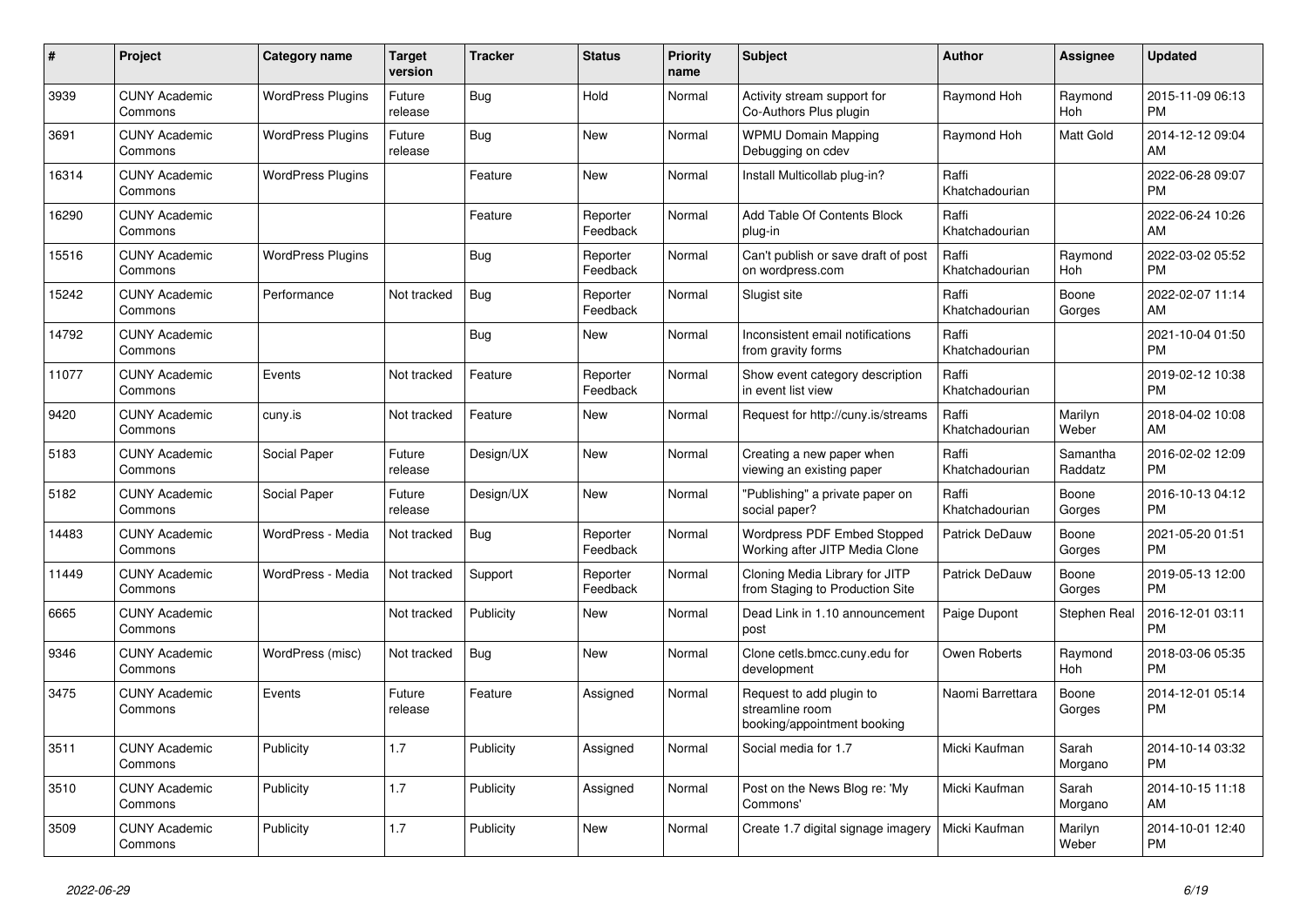| #     | Project                         | <b>Category name</b>       | <b>Target</b><br>version | <b>Tracker</b> | <b>Status</b>        | <b>Priority</b><br>name | <b>Subject</b>                                                                                                                               | Author                 | Assignee            | <b>Updated</b>                |
|-------|---------------------------------|----------------------------|--------------------------|----------------|----------------------|-------------------------|----------------------------------------------------------------------------------------------------------------------------------------------|------------------------|---------------------|-------------------------------|
| 3506  | <b>CUNY Academic</b><br>Commons | Publicity                  | 1.7                      | Publicity      | <b>New</b>           | Normal                  | Prepare 1.7 email messaging                                                                                                                  | Micki Kaufman          | Micki<br>Kaufman    | 2014-10-01 12:36<br><b>PM</b> |
| 2754  | <b>CUNY Academic</b><br>Commons | Design                     | Future<br>release        | Feature        | Assigned             | Normal                  | Determine strategy for CAC logo<br>handling in top header                                                                                    | Micki Kaufman          | Chris Stein         | 2015-01-05 08:53<br><b>PM</b> |
| 2753  | <b>CUNY Academic</b><br>Commons | <b>Public Portfolio</b>    | Future<br>release        | Feature        | New                  | Normal                  | Create actual actual tagification in<br>academic interests and other<br>fields                                                               | Micki Kaufman          | Boone<br>Gorges     | 2015-01-05 08:52<br><b>PM</b> |
| 3458  | <b>CUNY Academic</b><br>Commons | Groups (misc)              | Future<br>release        | Feature        | Assigned             | Normal                  | Filter Members of Group by<br>Campus                                                                                                         | Michael Smith          | Samantha<br>Raddatz | 2014-09-26 08:32<br><b>PM</b> |
| 2167  | <b>CUNY Academic</b><br>Commons | WordPress (misc)           | Future<br>release        | Bug            | Assigned             | Normal                  | <b>CAC-Livestream Plugin Issues</b>                                                                                                          | Michael Smith          | Dominic<br>Giglio   | 2015-01-02 03:06<br><b>PM</b> |
| 9908  | <b>CUNY Academic</b><br>Commons |                            | Not tracked              | Feature        | New                  | Normal                  | Is it possible to send email<br>updates to users (or an email<br>address not on the list) for only a<br>single page AFTER being<br>prompted? | <b>Michael Shields</b> | scott voth          | 2018-06-11 01:34<br><b>PM</b> |
| 481   | <b>CUNY Academic</b><br>Commons | Groups (misc)              | Future<br>release        | Feature        | Assigned             | Normal                  | ability to archive inactive groups<br>and blogs                                                                                              | Michael Mandiberg      | Samantha<br>Raddatz | 2015-11-09 05:56<br><b>PM</b> |
| 16307 | <b>CUNY Academic</b><br>Commons |                            |                          | Bug            | <b>New</b>           | Normal                  | Add brief messaging to<br>accept/decline group membership<br>requests                                                                        | <b>Matt Gold</b>       | Boone<br>Gorges     | 2022-06-27 06:13<br><b>PM</b> |
| 15604 | <b>CUNY Academic</b><br>Commons | <b>Email Notifications</b> | Future<br>release        | Feature        | Assigned             | Normal                  | Restructure Commons Group<br>Digest Email Messages                                                                                           | <b>Matt Gold</b>       | Boone<br>Gorges     | 2022-05-26 10:45<br>AM        |
| 13949 | <b>CUNY Academic</b><br>Commons |                            | Not tracked              | Bug            | <b>New</b>           | Normal                  | Continued debugging of runaway<br>MySQL connections                                                                                          | Matt Gold              | Boone<br>Gorges     | 2021-09-14 10:42<br>AM        |
| 10659 | <b>CUNY Academic</b><br>Commons | Group Forums               | Future<br>release        | Feature        | Assigned             | Normal                  | Post to multiple groups via email                                                                                                            | <b>Matt Gold</b>       | Raymond<br>Hoh      | 2018-11-15 12:54<br>AM        |
| 10040 | <b>CUNY Academic</b><br>Commons | WordPress (misc)           | Not tracked              | Bug            | Reporter<br>Feedback | Normal                  | User doesn't see full list of themes                                                                                                         | Matt Gold              | Boone<br>Gorges     | 2018-07-25 10:12<br>AM        |
| 9979  | <b>CUNY Academic</b><br>Commons | <b>Email Notifications</b> | Not tracked              | Bug            | Reporter<br>Feedback | Normal                  | Reports of slow email activation<br>emails                                                                                                   | <b>Matt Gold</b>       | Boone<br>Gorges     | 2018-08-29 09:40<br><b>PM</b> |
| 9947  | <b>CUNY Academic</b><br>Commons | <b>WordPress Plugins</b>   | Future<br>release        | Feature        | Reporter<br>Feedback | Normal                  | Install H5P quiz plugin                                                                                                                      | <b>Matt Gold</b>       | Boone<br>Gorges     | 2018-09-11 11:01<br>AM        |
| 9941  | <b>CUNY Academic</b><br>Commons | Wiki                       | Not tracked              | Support        | Assigned             | Normal                  | Wiki functionality                                                                                                                           | <b>Matt Gold</b>       | Boone<br>Gorges     | 2018-06-26 10:57<br>AM        |
| 9028  | <b>CUNY Academic</b><br>Commons | Onboarding                 | Future<br>release        | Feature        | Assigned             | Normal                  | suggest groups to new members<br>during the registration process                                                                             | Matt Gold              | Chris Stein         | 2018-10-24 12:34<br>PM        |
| 9015  | <b>CUNY Academic</b><br>Commons | Groups (misc)              | Not tracked              | Outreach       | Assigned             | Normal                  | Email group admins the email<br>addresses of their groups                                                                                    | Matt Gold              | Matt Gold           | 2018-01-02 09:54<br>AM        |
| 8992  | <b>NYCDH Community</b><br>Site  |                            |                          | <b>Bug</b>     | Assigned             | Normal                  | Multiple RBE error reports                                                                                                                   | Matt Gold              | Raymond<br>Hoh      | 2017-12-11 05:43<br>PM        |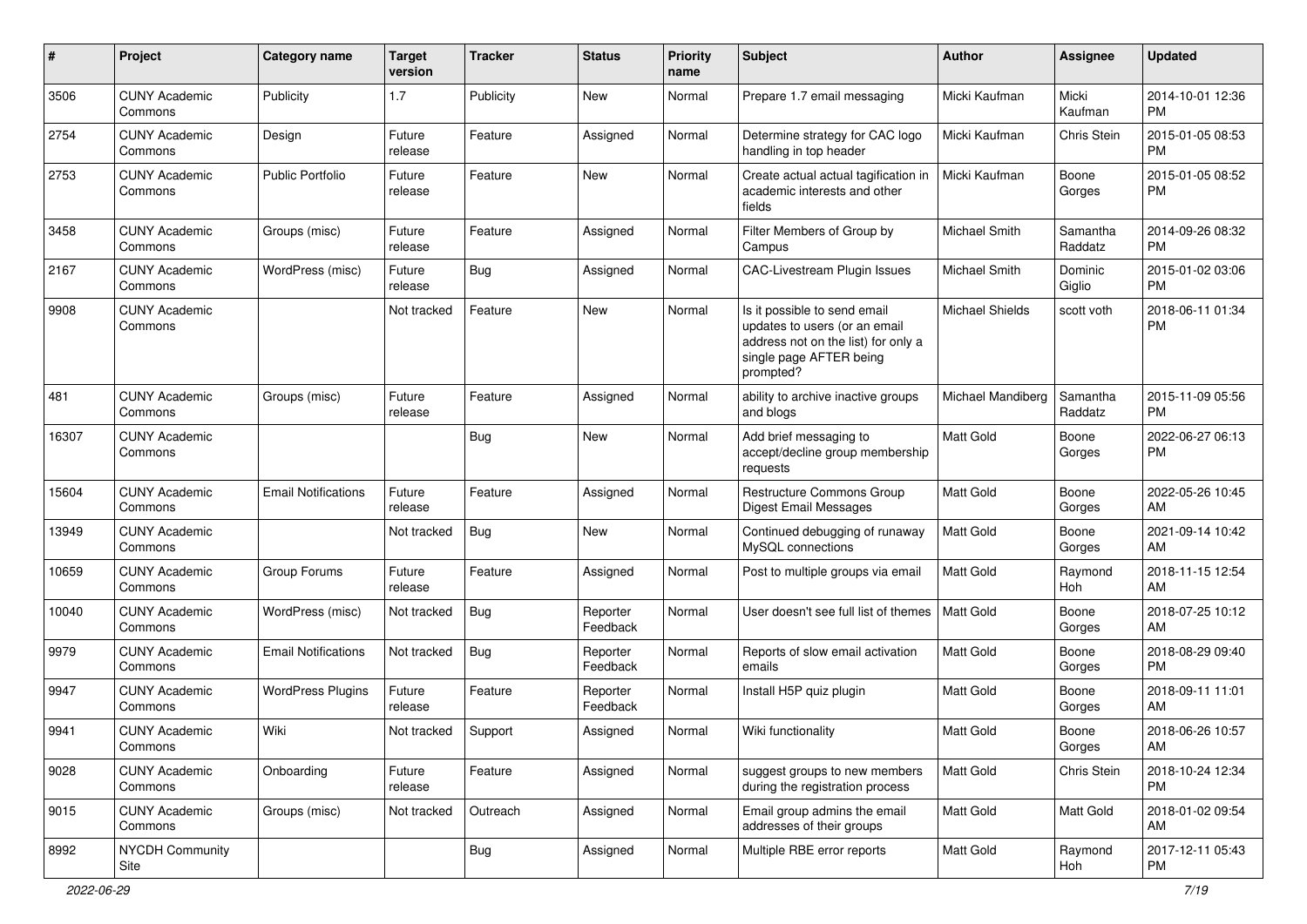| $\#$ | Project                         | <b>Category name</b>      | Target<br>version | <b>Tracker</b> | <b>Status</b>        | <b>Priority</b><br>name | <b>Subject</b>                                                                        | Author           | <b>Assignee</b>      | <b>Updated</b>                |
|------|---------------------------------|---------------------------|-------------------|----------------|----------------------|-------------------------|---------------------------------------------------------------------------------------|------------------|----------------------|-------------------------------|
| 8991 | <b>CUNY Academic</b><br>Commons | Reply By Email            | Not tracked       | <b>Bug</b>     | Hold                 | Normal                  | RBE duplicate email message<br>issue                                                  | <b>Matt Gold</b> | Raymond<br>Hoh       | 2018-02-18 08:53<br><b>PM</b> |
| 8976 | <b>CUNY Academic</b><br>Commons | Reply By Email            | Not tracked       | Feature        | Assigned             | Normal                  | Package RBE new topics posting?                                                       | Matt Gold        | Raymond<br>Hoh       | 2017-12-04 02:34<br><b>PM</b> |
| 8902 | <b>CUNY Academic</b><br>Commons | Design                    | Not tracked       | Feature        | Assigned             | Normal                  | Report back on research on<br><b>BuddyPress themes</b>                                | <b>Matt Gold</b> | <b>Michael Smith</b> | 2017-11-10 12:31<br><b>PM</b> |
| 8901 | <b>CUNY Academic</b><br>Commons | Accessibility             | Future<br>release | Feature        | Assigned             | Normal                  | Theme analysis for accessibility                                                      | <b>Matt Gold</b> | Boone<br>Gorges      | 2022-04-26 11:59<br>AM        |
| 8900 | <b>CUNY Academic</b><br>Commons | Accessibility             | Future<br>release | Feature        | Assigned             | Normal                  | Look into tools to enforce<br>accessibility in WP environment                         | <b>Matt Gold</b> | Boone<br>Gorges      | 2022-04-26 11:59<br>AM        |
| 8898 | <b>CUNY Academic</b><br>Commons | Social Paper              | Not tracked       | Feature        | Assigned             | Normal                  | Usage data on docs and social<br>paper                                                | <b>Matt Gold</b> | Matt Gold            | 2017-11-16 11:32<br>AM        |
| 8837 | <b>CUNY Academic</b><br>Commons |                           | Not tracked       | Feature        | Assigned             | Normal                  | Create a form to request info from<br>people requesting premium<br>themes and plugins | <b>Matt Gold</b> | Marilyn<br>Weber     | 2017-11-14 03:35<br><b>PM</b> |
| 8836 | <b>CUNY Academic</b><br>Commons | <b>Blogs (BuddyPress)</b> | Future<br>release | Feature        | Assigned             | Normal                  | Redesign site launch process                                                          | <b>Matt Gold</b> | Boone<br>Gorges      | 2019-10-03 02:49<br><b>PM</b> |
| 8756 | <b>CUNY Academic</b><br>Commons | Group Blogs               | Future<br>release | Feature        | Hold                 | Normal                  | Connect multiple blogs to one<br>group?                                               | <b>Matt Gold</b> | Boone<br>Gorges      | 2017-09-30 10:42<br>AM        |
| 8666 | <b>CUNY Academic</b><br>Commons | Teaching                  | Not tracked       | Documentation  | Assigned             | Normal                  | Create Teaching on the Commons<br>Resource Page                                       | Matt Gold        | Laurie Hurson        | 2019-09-23 03:16<br><b>PM</b> |
| 7115 | <b>CUNY Academic</b><br>Commons | Groups (misc)             | Future<br>release | Feature        | Reporter<br>Feedback | Normal                  | make licensing info clear during<br>group creation                                    | <b>Matt Gold</b> | Raymond<br>Hoh       | 2020-12-08 11:32<br>AM        |
| 6995 | <b>CUNY Academic</b><br>Commons | Home Page                 | Not tracked       | <b>Bug</b>     | Assigned             | Normal                  | member filter on homepage not<br>working                                              | <b>Matt Gold</b> | Raymond<br>Hoh       | 2016-12-11 09:46<br><b>PM</b> |
| 6671 | <b>CUNY Academic</b><br>Commons | Reply By Email            | Not tracked       | <b>Bug</b>     | Assigned             | Normal                  | "Post too often" RBE error<br>message                                                 | <b>Matt Gold</b> | Raymond<br>Hoh       | 2016-11-11 09:55<br>AM        |
| 6426 | <b>CUNY Academic</b><br>Commons | Spam/Spam<br>Prevention   | Future<br>release | Feature        | Assigned             | Normal                  | Force captcha on all comments?                                                        | Matt Gold        | <b>Tahir Butt</b>    | 2016-10-24 02:06<br><b>PM</b> |
| 6298 | <b>CUNY Academic</b><br>Commons | User Experience           | Not tracked       | Design/UX      | Assigned             | Normal                  | Examine data from survey                                                              | <b>Matt Gold</b> | Margaret<br>Galvan   | 2016-10-14 12:16<br><b>PM</b> |
| 6115 | <b>CUNY Academic</b><br>Commons | Publicity                 | Not tracked       | Feature        | Assigned             | Normal                  | create digital signage for GC                                                         | <b>Matt Gold</b> | scott voth           | 2016-10-11 10:09<br><b>PM</b> |
| 6014 | <b>CUNY Academic</b><br>Commons | Publicity                 | Future<br>release | Publicity      | Reporter<br>Feedback | Normal                  | Google search listing                                                                 | <b>Matt Gold</b> | Boone<br>Gorges      | 2016-09-21 03:48<br><b>PM</b> |
| 5955 | <b>CUNY Academic</b><br>Commons | Outreach                  | Future<br>release | Feature        | Assigned             | Normal                  | Create auto-newsletter for<br>commons members                                         | Matt Gold        | Luke Waltzer         | 2016-08-30 10:34<br>AM        |
| 5696 | <b>CUNY Academic</b><br>Commons | Events                    | Future<br>release | Feature        | Assigned             | Normal                  | Events Calendar - display options<br>/ calendar aggregation                           | <b>Matt Gold</b> | Boone<br>Gorges      | 2016-10-13 11:44<br>AM        |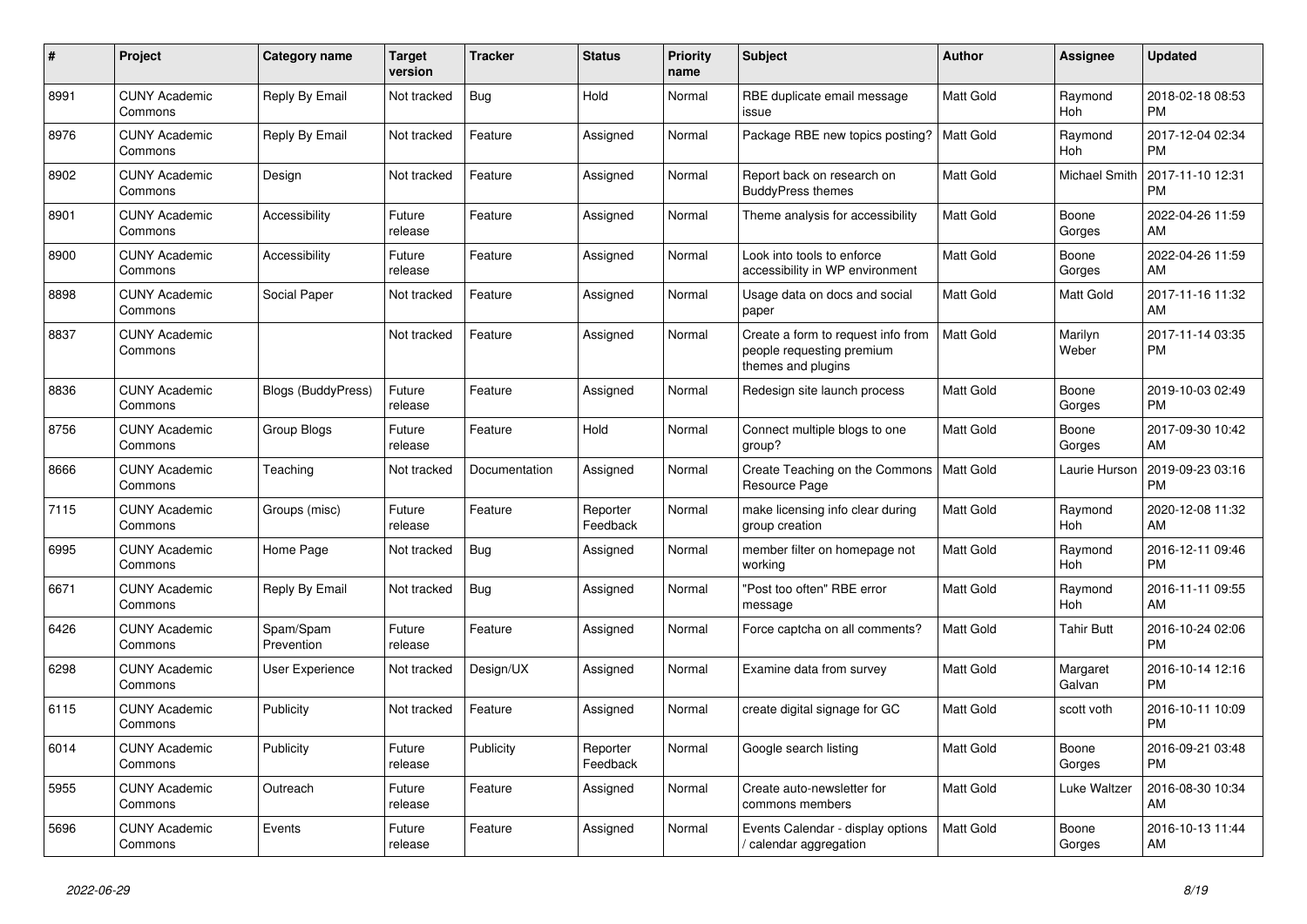| #    | Project                         | <b>Category name</b>    | <b>Target</b><br>version | <b>Tracker</b> | <b>Status</b> | <b>Priority</b><br>name | <b>Subject</b>                                                      | <b>Author</b>    | <b>Assignee</b>     | <b>Updated</b>                |
|------|---------------------------------|-------------------------|--------------------------|----------------|---------------|-------------------------|---------------------------------------------------------------------|------------------|---------------------|-------------------------------|
| 5581 | <b>CUNY Academic</b><br>Commons | Analytics               | Future<br>release        | Feature        | Assigned      | Normal                  | <b>Explore alternatives to Google</b><br>Analytics                  | <b>Matt Gold</b> | Valerie<br>Townsend | 2020-04-17 03:12<br><b>PM</b> |
| 5316 | <b>CUNY Academic</b><br>Commons | <b>User Experience</b>  | Future<br>release        | Feature        | Assigned      | Normal                  | Prompt user email address<br>updates                                | <b>Matt Gold</b> | Stephen Real        | 2016-12-21 03:30<br><b>PM</b> |
| 4986 | <b>CUNY Academic</b><br>Commons | ZenDesk                 | Not tracked              | Support        | Assigned      | Normal                  | Prepare documentation for<br>Zendesk re web widget                  | <b>Matt Gold</b> | Samantha<br>Raddatz | 2016-02-25 03:09<br><b>PM</b> |
| 4980 | <b>CUNY Academic</b><br>Commons | Home Page               | Future<br>release        | Feature        | Assigned      | Normal                  | CAC Featured Content -- Adding<br>Randomization                     | <b>Matt Gold</b> | Boone<br>Gorges     | 2016-12-12 03:01<br><b>PM</b> |
| 4903 | <b>CUNY Academic</b><br>Commons | Events                  | Future<br>release        | Design/UX      | Assigned      | Normal                  | Improving visual appearance of<br>event calendars                   | <b>Matt Gold</b> | Boone<br>Gorges     | 2016-10-13 11:51<br>AM        |
| 4661 | <b>CUNY Academic</b><br>Commons | <b>User Experience</b>  | Future<br>release        | Bug            | Assigned      | Normal                  | <b>Simplify Events text</b>                                         | Matt Gold        | Samantha<br>Raddatz | 2015-10-02 09:06<br><b>PM</b> |
| 4404 | <b>CUNY Academic</b><br>Commons | <b>Public Portfolio</b> | Future<br>release        | Design/UX      | Assigned      | Normal                  | Change color of permissions info<br>on portfolio editing interface  | <b>Matt Gold</b> | Samantha<br>Raddatz | 2015-08-11 05:28<br><b>PM</b> |
| 4238 | <b>CUNY Academic</b><br>Commons | Events                  | Future<br>release        | Feature        | Assigned      | Normal                  | Copy Events to Other Groups?                                        | <b>Matt Gold</b> | Boone<br>Gorges     | 2015-07-02 10:08<br>AM        |
| 4235 | <b>CUNY Academic</b><br>Commons |                         | Not tracked              | Design/UX      | Assigned      | Normal                  | Explore user experience around<br>comments on forum topics vs docs  | <b>Matt Gold</b> | Samantha<br>Raddatz | 2015-07-21 10:23<br>AM        |
| 4070 | <b>CUNY Academic</b><br>Commons | Analytics               | Not tracked              | Support        | Assigned      | Normal                  | Request for JITP site analytics                                     | <b>Matt Gold</b> | Seth Persons        | 2016-02-23 03:09<br><b>PM</b> |
| 4053 | <b>CUNY Academic</b><br>Commons | Events                  | Future<br>release        | Feature        | Assigned      | Normal                  | Create new tab for past events                                      | Matt Gold        | Boone<br>Gorges     | 2015-05-12 02:10<br><b>PM</b> |
| 4027 | <b>CUNY Academic</b><br>Commons | Commons In A Box        | Not tracked              | Design/UX      | Assigned      | Normal                  | Usability review of CBOX update<br>procedures                       | <b>Matt Gold</b> | Samantha<br>Raddatz | 2015-05-11 06:36<br><b>PM</b> |
| 3770 | <b>CUNY Academic</b><br>Commons | <b>Public Portfolio</b> | Future<br>release        | Feature        | Assigned      | Normal                  | Improve Layout/Formatting of<br>Positions Area on Public Portfolios | <b>Matt Gold</b> | <b>Chris Stein</b>  | 2015-04-01 09:17<br><b>PM</b> |
| 3768 | <b>CUNY Academic</b><br>Commons | Public Portfolio        | Future<br>release        | Feature        | Assigned      | Normal                  | Institutions/Past positions on<br>public portfolios                 | <b>Matt Gold</b> | Boone<br>Gorges     | 2018-04-23 10:44<br>AM        |
| 3759 | <b>CUNY Academic</b><br>Commons | WordPress (misc)        | Future<br>release        | Feature        | Assigned      | Normal                  | Review Interface for Adding Users<br>to Blogs                       | Matt Gold        | Boone<br>Gorges     | 2015-03-24 05:52<br><b>PM</b> |
| 3662 | <b>CUNY Academic</b><br>Commons | <b>SEO</b>              | Future<br>release        | Feature        | Assigned      | Normal                  | Duplicate Content/SEO/Google<br>issues                              | <b>Matt Gold</b> | Raymond<br>Hoh      | 2015-04-13 04:37<br><b>PM</b> |
| 3657 | <b>CUNY Academic</b><br>Commons | WordPress (misc)        | Not tracked              | Feature        | New           | Normal                  | Create alert for GC email<br>addresses                              | <b>Matt Gold</b> | Matt Gold           | 2016-04-14 11:29<br><b>PM</b> |
| 3577 | <b>CUNY Academic</b><br>Commons | My Commons              | Future<br>release        | Design/UX      | Assigned      | Normal                  | Replies to items in My Commons                                      | Matt Gold        | Raymond<br>Hoh      | 2015-04-09 05:19<br><b>PM</b> |
| 3536 | <b>CUNY Academic</b><br>Commons | My Commons              | Future<br>release        | Feature        | Assigned      | Normal                  | Infinite Scroll on My Commons<br>page                               | <b>Matt Gold</b> | Raymond<br>Hoh      | 2015-04-13 04:42<br><b>PM</b> |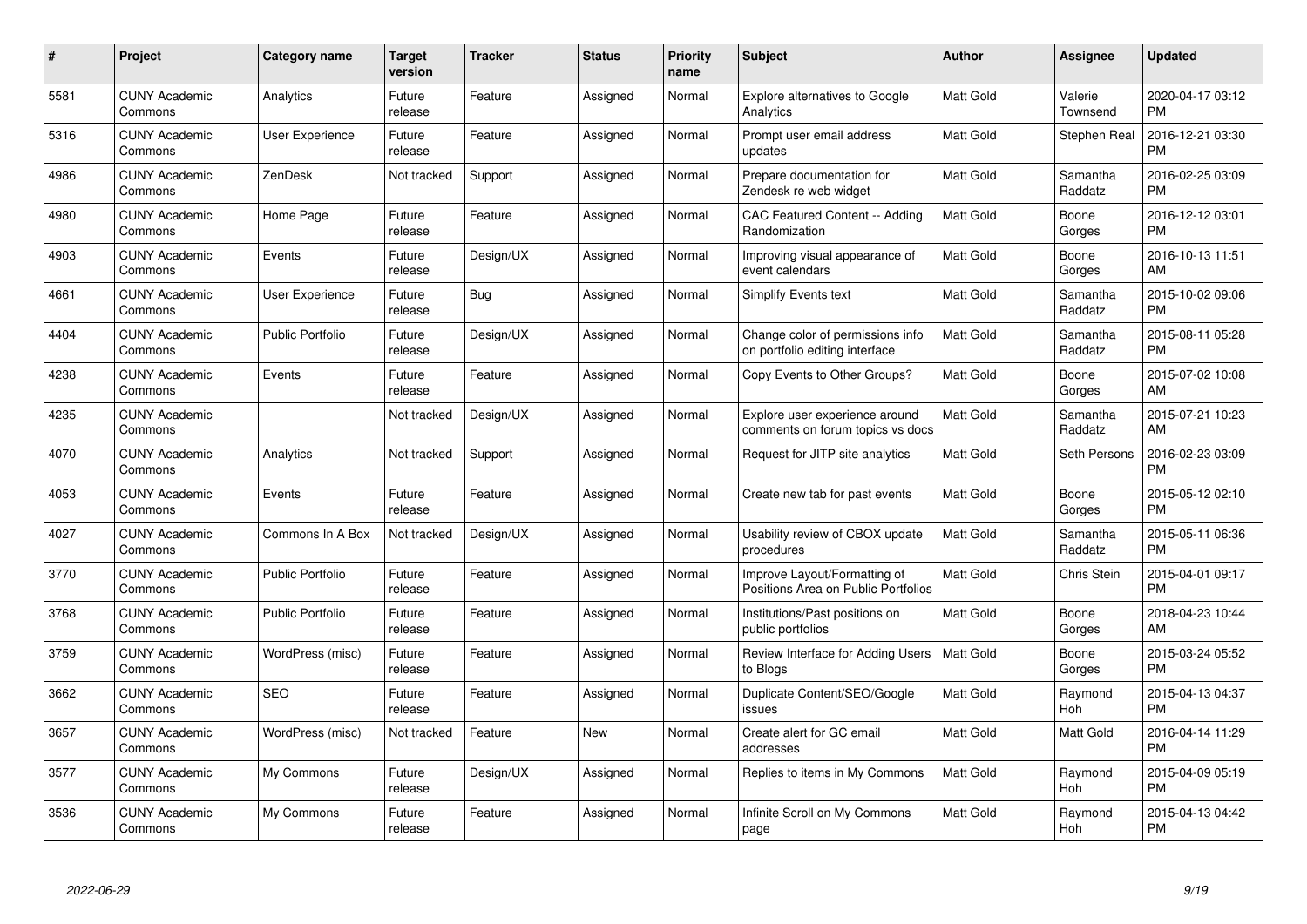| $\pmb{\#}$ | Project                         | <b>Category name</b>     | <b>Target</b><br>version | <b>Tracker</b> | <b>Status</b>        | Priority<br>name | <b>Subject</b>                                                                            | <b>Author</b>    | <b>Assignee</b>     | <b>Updated</b>                |
|------------|---------------------------------|--------------------------|--------------------------|----------------|----------------------|------------------|-------------------------------------------------------------------------------------------|------------------|---------------------|-------------------------------|
| 3524       | <b>CUNY Academic</b><br>Commons | Documentation            | Not tracked              | Documentation  | Assigned             | Normal           | Post describing all you can do<br>when starting up a new blog/group                       | <b>Matt Gold</b> | scott voth          | 2014-10-04 12:56<br><b>PM</b> |
| 3517       | <b>CUNY Academic</b><br>Commons | My Commons               | Future<br>release        | Feature        | Assigned             | Normal           | Mute/Unmute My Commons<br>updates                                                         | <b>Matt Gold</b> | Raymond<br>Hoh      | 2015-11-09 01:19<br><b>PM</b> |
| 3419       | <b>CUNY Academic</b><br>Commons | Group Invitations        | 1.6.14                   | Bug            | Testing<br>Required  | Normal           | Neatening the display of<br>messages on group requests                                    | Matt Gold        | Boone<br>Gorges     | 2014-09-01 09:29<br><b>PM</b> |
| 3369       | <b>CUNY Academic</b><br>Commons | Reply By Email           | Not tracked              | Outreach       | Hold                 | Normal           | Release reply by email to WP<br>plugin directory                                          | Matt Gold        | Raymond<br>Hoh      | 2016-03-01 12:46<br><b>PM</b> |
| 3308       | <b>CUNY Academic</b><br>Commons | Group Invitations        | Future<br>release        | Feature        | Assigned             | Normal           | Allow members to rescind group<br>invitations                                             | <b>Matt Gold</b> | Boone<br>Gorges     | 2015-04-01 08:53<br><b>PM</b> |
| 3220       | <b>CUNY Academic</b><br>Commons | Public Portfolio         | Future<br>release        | Feature        | Assigned             | Normal           | Add indent/outdent option to<br>Formatting Buttons on Profile<br>Page                     | Matt Gold        | Boone<br>Gorges     | 2014-05-21 10:39<br><b>PM</b> |
| 3090       | <b>CUNY Academic</b><br>Commons | Twitter page             | Future<br>release        | Feature        | Assigned             | Normal           | Prevent Retweets from showing<br>up on Commons twitter page                               | <b>Matt Gold</b> | Tahir Butt          | 2016-10-24 11:31<br>AM        |
| 3042       | <b>CUNY Academic</b><br>Commons | <b>Public Portfolio</b>  | Future<br>release        | Feature        | Assigned             | Normal           | Browsing member interests                                                                 | Matt Gold        | Boone<br>Gorges     | 2015-03-21 09:04<br><b>PM</b> |
| 2523       | <b>CUNY Academic</b><br>Commons | <b>BuddyPress Docs</b>   | Future<br>release        | Feature        | Assigned             | Normal           | Allow Users to Upload Images to<br><b>BP</b> Docs                                         | <b>Matt Gold</b> | Boone<br>Gorges     | 2015-11-09 06:14<br><b>PM</b> |
| 1544       | <b>CUNY Academic</b><br>Commons | Groups (misc)            | Future<br>release        | Feature        | Reporter<br>Feedback | Normal           | Group Filtering and Sorting                                                               | <b>Matt Gold</b> | Chris Stein         | 2019-03-01 02:25<br><b>PM</b> |
| 1105       | <b>CUNY Academic</b><br>Commons | WordPress (misc)         | Future<br>release        | Feature        | Assigned             | Normal           | Rephrase Blog Privacy Options                                                             | <b>Matt Gold</b> | Samantha<br>Raddatz | 2015-11-09 06:19<br><b>PM</b> |
| 658        | <b>CUNY Academic</b><br>Commons | <b>WordPress Plugins</b> | Future<br>release        | Feature        | Assigned             | Normal           | Rebulid Sitewide Tag Suggestion                                                           | <b>Matt Gold</b> | Boone<br>Gorges     | 2015-01-05 08:47<br><b>PM</b> |
| 653        | <b>CUNY Academic</b><br>Commons | Group Blogs              | Future<br>release        | Feature        | Assigned             | Normal           | Redesign Integration of Groups<br>and Blogs                                               | Matt Gold        | Samantha<br>Raddatz | 2015-11-09 05:40<br><b>PM</b> |
| 636        | <b>CUNY Academic</b><br>Commons | WordPress (misc)         | Not tracked              | Support        | Assigned             | Normal           | Create Lynda.com-like Table of<br><b>Contents for Prospective Tutorial</b><br>Screencasts | <b>Matt Gold</b> | scott voth          | 2016-02-23 03:12<br><b>PM</b> |
| 635        | <b>CUNY Academic</b><br>Commons | BuddyPress (misc)        | Future<br>release        | Feature        | Assigned             | Normal           | Big Blue Button -<br>Videoconferencing in Groups and<br><b>Blogs</b>                      | Matt Gold        | Boone<br>Gorges     | 2011-03-14 03:24<br><b>PM</b> |
| 599        | <b>CUNY Academic</b><br>Commons | BuddyPress (misc)        | Future<br>release        | Feature        | Assigned             | Normal           | Consider adding rating plugins for<br><b>BuddyPress/BBPress</b>                           | <b>Matt Gold</b> | Boone<br>Gorges     | 2011-08-22 06:50<br><b>PM</b> |
| 554        | <b>CUNY Academic</b><br>Commons | BuddyPress (misc)        | Future<br>release        | Feature        | Assigned             | Normal           | Add Trackback notifications to<br>site-wide activity feed                                 | Matt Gold        | Boone<br>Gorges     | 2015-11-09 06:19<br><b>PM</b> |
| 500        | <b>CUNY Academic</b><br>Commons | BuddyPress (misc)        | Future<br>release        | Feature        | Assigned             | Normal           | <b>Export Group Data</b>                                                                  | <b>Matt Gold</b> | Boone<br>Gorges     | 2010-12-19 12:09<br><b>PM</b> |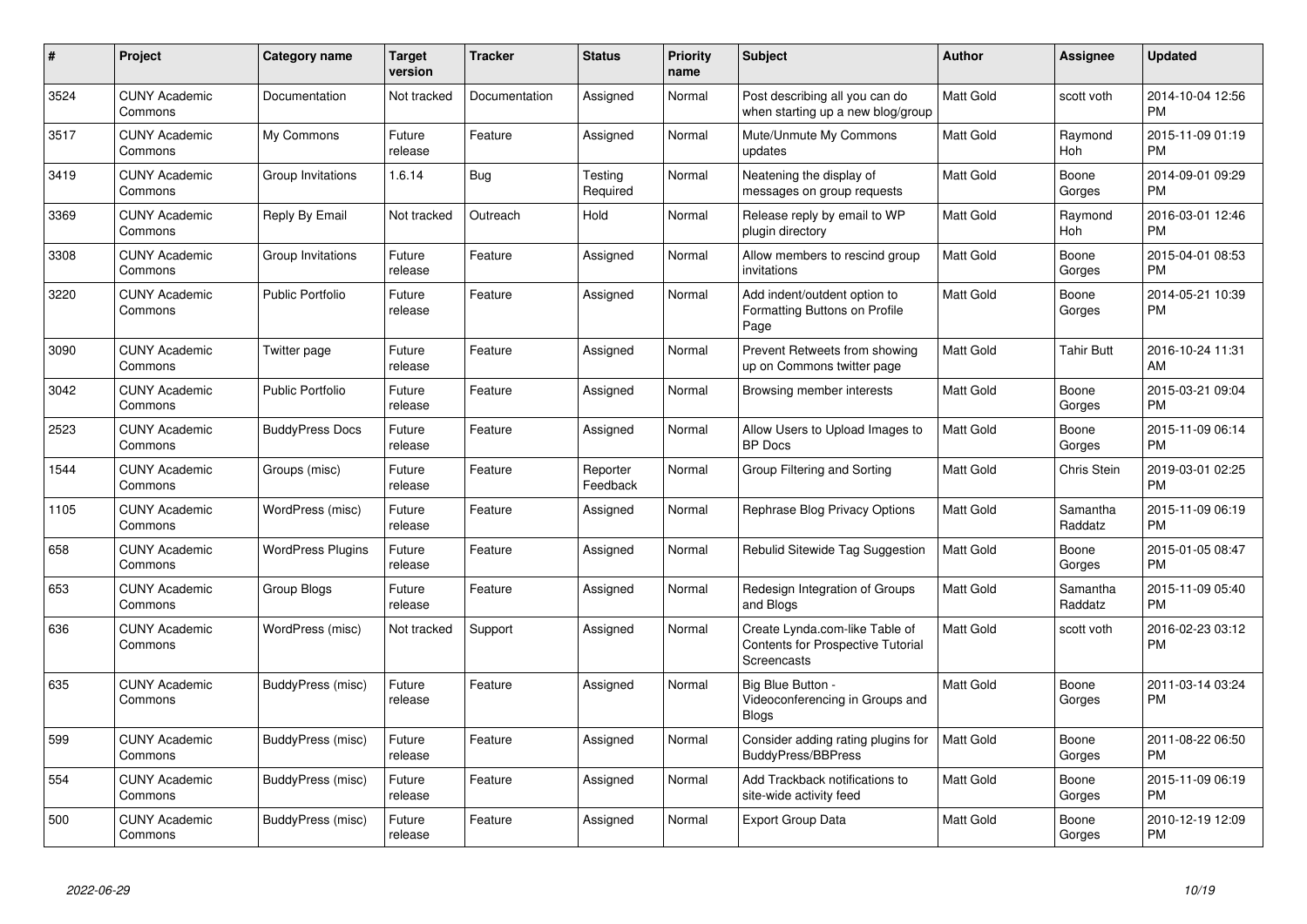| $\pmb{\#}$ | Project                         | <b>Category name</b>     | <b>Target</b><br>version | <b>Tracker</b> | <b>Status</b>        | <b>Priority</b><br>name | <b>Subject</b>                                                    | <b>Author</b>      | <b>Assignee</b>    | <b>Updated</b>                |
|------------|---------------------------------|--------------------------|--------------------------|----------------|----------------------|-------------------------|-------------------------------------------------------------------|--------------------|--------------------|-------------------------------|
| 497        | <b>CUNY Academic</b><br>Commons | <b>WordPress Plugins</b> | Future<br>release        | Feature        | Assigned             | Normal                  | Drag and Drop Ordering on<br>Gallery Post Plugin                  | <b>Matt Gold</b>   | <b>Ron Rennick</b> | 2015-11-09 06:18<br><b>PM</b> |
| 435        | <b>CUNY Academic</b><br>Commons | BuddyPress (misc)        | Future<br>release        | Feature        | Assigned             | Normal                  | Include Avatar Images in Forum<br><b>Post Notification Emails</b> | <b>Matt Gold</b>   | Boone<br>Gorges    | 2010-12-08 12:40<br><b>PM</b> |
| 412        | <b>CUNY Academic</b><br>Commons | <b>WordPress Themes</b>  | Future<br>release        | Feature        | Assigned             | Normal                  | <b>Featured Themes</b>                                            | Matt Gold          | Dominic<br>Giglio  | 2015-01-05 08:44<br><b>PM</b> |
| 377        | <b>CUNY Academic</b><br>Commons | BuddyPress (misc)        | Future<br>release        | Feature        | Assigned             | Normal                  | Like buttons                                                      | Matt Gold          | Boone<br>Gorges    | 2010-11-16 05:13<br><b>PM</b> |
| 365        | <b>CUNY Academic</b><br>Commons | WordPress (misc)         | Future<br>release        | Feature        | Assigned             | Normal                  | <b>Create Mouseover Tooltips</b><br>throughout Site               | <b>Matt Gold</b>   | Chris Stein        | 2015-11-09 06:18<br><b>PM</b> |
| 364        | <b>CUNY Academic</b><br>Commons | <b>WordPress Plugins</b> | Future<br>release        | Feature        | <b>New</b>           | Normal                  | <b>Bulletin Board</b>                                             | Matt Gold          |                    | 2015-01-05 08:50<br><b>PM</b> |
| 287        | <b>CUNY Academic</b><br>Commons | WordPress (misc)         | Future<br>release        | Feature        | Assigned             | Normal                  | Create troubleshooting tool for<br>account sign-up                | Matt Gold          | Boone<br>Gorges    | 2015-11-09 06:17<br><b>PM</b> |
| 11120      | <b>CUNY Academic</b><br>Commons | <b>WordPress Plugins</b> | Not tracked              | Bug            | Reporter<br>Feedback | Normal                  | Events Manager Events Not<br>Showing Up                           | Mark Webb          |                    | 2019-02-27 04:10<br><b>PM</b> |
| 10769      | <b>CUNY Academic</b><br>Commons | <b>WordPress Themes</b>  | Not tracked              | Bug            | Reporter<br>Feedback | Normal                  | 2011 Theme Sidebar                                                | Mark Webb          |                    | 2018-12-04 04:09<br><b>PM</b> |
| 10262      | <b>CUNY Academic</b><br>Commons |                          | Not tracked              | Bug            | Reporter<br>Feedback | Normal                  | Newsletter Plugin: Broken Image<br>at Bottom of All Newsletters   | Mark Webb          | Raymond<br>Hoh     | 2018-08-30 05:17<br><b>PM</b> |
| 2574       | <b>NYCDH Community</b><br>Site  |                          |                          | Feature        | Assigned             | Normal                  | Add Way to Upload Files to<br>Groups                              | Mark Newton        | Raymond<br>Hoh     | 2013-05-18 07:46<br><b>PM</b> |
| 2573       | <b>NYCDH Community</b><br>Site  |                          |                          | Feature        | Reporter<br>Feedback | Normal                  | Add dh nyc twitter list feed to site                              | <b>Mark Newton</b> | Matt Gold          | 2013-05-16 11:42<br><b>PM</b> |
| 2571       | <b>NYCDH Community</b><br>Site  |                          |                          | Feature        | Assigned             | Normal                  | Add Google custom search box to<br>homepage                       | Mark Newton        | Raymond<br>Hoh     | 2013-05-18 07:49<br><b>PM</b> |
| 16110      | <b>CUNY Academic</b><br>Commons |                          |                          | Support        | Reporter<br>Feedback | Normal                  | remove Creative Commons<br>license from pages?                    | Marilyn Weber      | Raymond<br>Hoh     | 2022-05-17 06:11<br><b>PM</b> |
| 16099      | <b>CUNY Academic</b><br>Commons |                          |                          | Support        | Reporter<br>Feedback | Normal                  | request for Newsletter Glue                                       | Marilyn Weber      |                    | 2022-05-13 12:14<br><b>PM</b> |
| 15816      | <b>CUNY Academic</b><br>Commons |                          | Not tracked              | Support        | New                  | Normal                  | slow loading at SPS                                               | Marilyn Weber      |                    | 2022-04-05 01:26<br><b>PM</b> |
| 15655      | <b>CUNY Academic</b><br>Commons |                          | 2.0.3                    | Support        | Reporter<br>Feedback | Normal                  | Event Aggregator plugin?                                          | Marilyn Weber      |                    | 2022-06-29 11:32<br>AM        |
| 15565      | <b>CUNY Academic</b><br>Commons |                          |                          | Support        | New                  | Normal                  | Events - send updates to an email<br>listserv                     | Marilyn Weber      |                    | 2022-03-10 01:06<br><b>PM</b> |
| 15370      | <b>CUNY Academic</b><br>Commons |                          |                          | Support        | Reporter<br>Feedback | Normal                  | All-in-One Event Calendar?                                        | Marilyn Weber      |                    | 2022-02-17 11:03<br>AM        |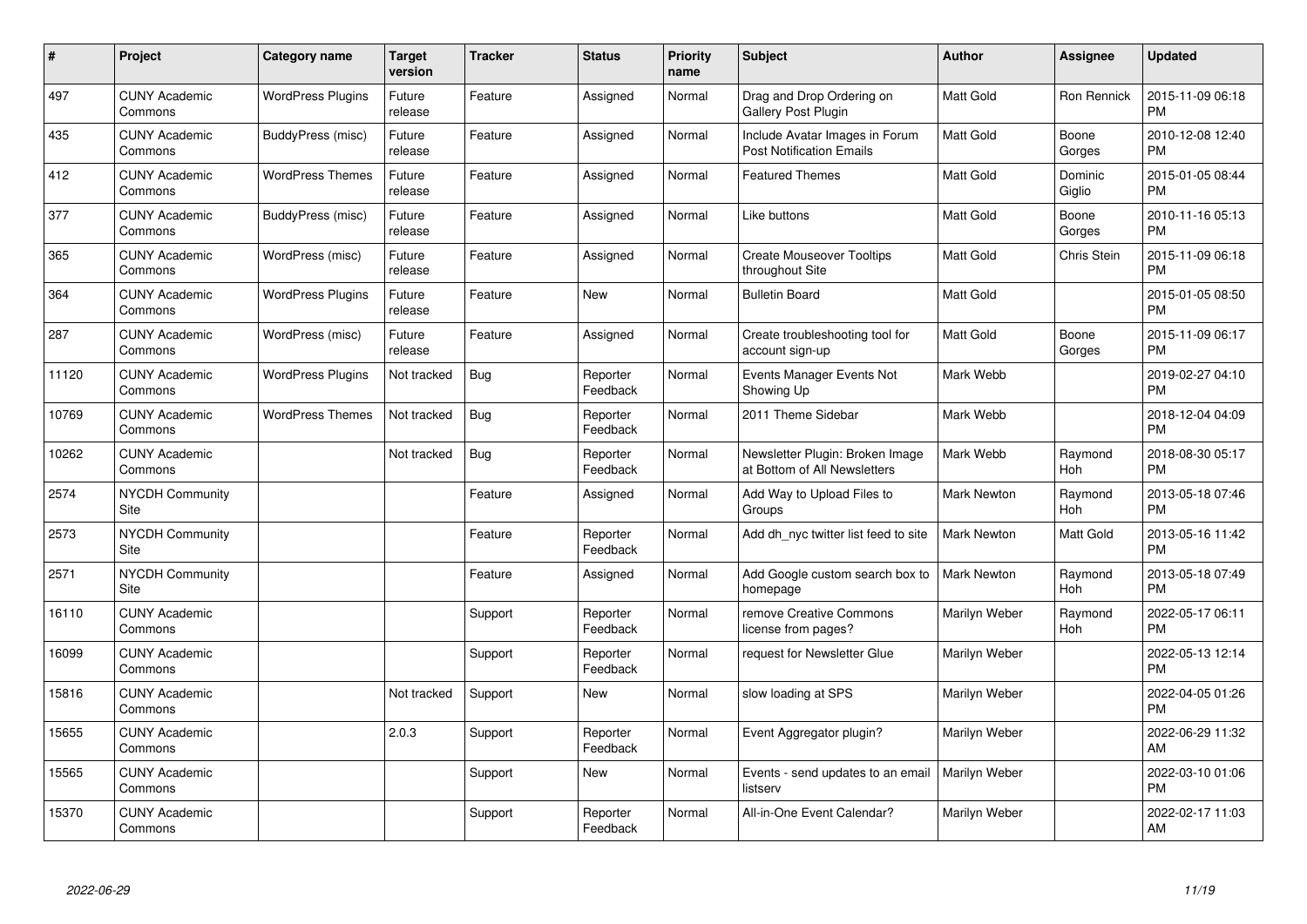| #     | Project                         | <b>Category name</b>     | <b>Target</b><br>version | <b>Tracker</b> | <b>Status</b>        | <b>Priority</b><br>name | <b>Subject</b>                                                                                | <b>Author</b> | <b>Assignee</b>  | <b>Updated</b>                |
|-------|---------------------------------|--------------------------|--------------------------|----------------|----------------------|-------------------------|-----------------------------------------------------------------------------------------------|---------------|------------------|-------------------------------|
| 15260 | <b>CUNY Academic</b><br>Commons |                          |                          | Support        | Reporter<br>Feedback | Normal                  | Diacritical markings   European<br><b>Stages</b>                                              | Marilyn Weber |                  | 2022-02-04 08:16<br><b>AM</b> |
| 15169 | <b>CUNY Academic</b><br>Commons |                          | 2.0.3                    | Support        | Reporter<br>Feedback | Normal                  | new Prelude website zipfiles for<br>custom theme and other files.                             | Marilyn Weber |                  | 2022-06-29 11:32<br>AM        |
| 15045 | <b>CUNY Academic</b><br>Commons |                          |                          | Support        | <b>New</b>           | Normal                  | no result for KCeL in the search<br>box on the commons                                        | Marilyn Weber |                  | 2021-12-10 11:29<br>AM        |
| 14911 | <b>CUNY Academic</b><br>Commons | <b>WordPress Themes</b>  | Not tracked              | Support        | New                  | Normal                  | Twentytwentyone theme                                                                         | Marilyn Weber |                  | 2021-10-28 10:37<br><b>AM</b> |
| 14900 | <b>CUNY Academic</b><br>Commons |                          | Not tracked              | Support        | Reporter<br>Feedback | Normal                  | previous theme?                                                                               | Marilyn Weber |                  | 2021-10-25 10:31<br><b>AM</b> |
| 14784 | <b>CUNY Academic</b><br>Commons |                          |                          | Support        | Reporter<br>Feedback | Normal                  | User report of logo problem when<br>using Customizer theme                                    | Marilyn Weber |                  | 2021-09-17 10:25<br>AM        |
| 14398 | <b>CUNY Academic</b><br>Commons |                          | Not tracked              | Support        | Reporter<br>Feedback | Normal                  | Events plug-in notification problem                                                           | Marilyn Weber |                  | 2021-05-11 11:21<br>AM        |
| 14074 | <b>CUNY Academic</b><br>Commons | WordPress (misc)         | Not tracked              | Support        | Reporter<br>Feedback | Normal                  | page password protection problem                                                              | Marilyn Weber |                  | 2021-03-02 11:03<br>AM        |
| 13975 | <b>CUNY Academic</b><br>Commons | Social Paper             | Not tracked              | Support        | Reporter<br>Feedback | Normal                  | can't approve comments on Social<br>Paper paper                                               | Marilyn Weber |                  | 2021-02-12 09:33<br>AM        |
| 13328 | <b>CUNY Academic</b><br>Commons | Group Forums             | Not tracked              | Bug            | Reporter<br>Feedback | Normal                  | cross-posting in two related<br>groups                                                        | Marilyn Weber | Raymond<br>Hoh   | 2020-09-15 10:39<br><b>PM</b> |
| 13286 | <b>CUNY Academic</b><br>Commons |                          | Not tracked              | Support        | New                  | Normal                  | problem connecting with<br>WordPress app                                                      | Marilyn Weber | Raymond<br>Hoh   | 2020-09-08 11:16<br>AM        |
| 13255 | <b>CUNY Academic</b><br>Commons |                          | Not tracked              | Support        | Reporter<br>Feedback | Normal                  | Accessibility problems                                                                        | Marilyn Weber |                  | 2020-09-01 05:48<br><b>PM</b> |
| 13034 | <b>CUNY Academic</b><br>Commons |                          | Not tracked              | Support        | Reporter<br>Feedback | Normal                  | a site is asking people to join the<br>Commons to get a download                              | Marilyn Weber |                  | 2020-07-12 07:23<br>AM        |
| 12741 | <b>CUNY Academic</b><br>Commons | <b>WordPress Plugins</b> | Not tracked              | Support        | Reporter<br>Feedback | Normal                  | Tableau Public Viz Block                                                                      | Marilyn Weber | Raymond<br>Hoh   | 2020-05-12 11:00<br>AM        |
| 12382 | <b>CUNY Academic</b><br>Commons | Membership               | Not tracked              | Support        | New                  | Normal                  | Email request change                                                                          | Marilyn Weber | Marilyn<br>Weber | 2020-02-06 12:56<br><b>PM</b> |
| 12360 | <b>CUNY Academic</b><br>Commons | <b>WordPress Themes</b>  | Not tracked              | <b>Bug</b>     | Reporter<br>Feedback | Normal                  | site just says "DANTE We are<br>currently in maintenance mode,<br>please check back shortly." | Marilyn Weber |                  | 2020-02-04 12:13<br>PM        |
| 12352 | <b>CUNY Academic</b><br>Commons |                          | Not tracked              | Support        | New                  | Normal                  | "posts list" page builder block<br>option                                                     | Marilyn Weber |                  | 2020-02-03 01:29<br><b>PM</b> |
| 12350 | <b>CUNY Academic</b><br>Commons | Blogs (BuddyPress)       | Not tracked              | Support        | Reporter<br>Feedback | Normal                  | URL creation problem                                                                          | Marilyn Weber |                  | 2020-02-03 11:27<br>AM        |
| 11848 | <b>CUNY Academic</b><br>Commons |                          | Not tracked              | Support        | Hold                 | Normal                  | a Dean of Faculty wants to share<br>a large file                                              | Marilyn Weber |                  | 2019-09-24 08:44<br>AM        |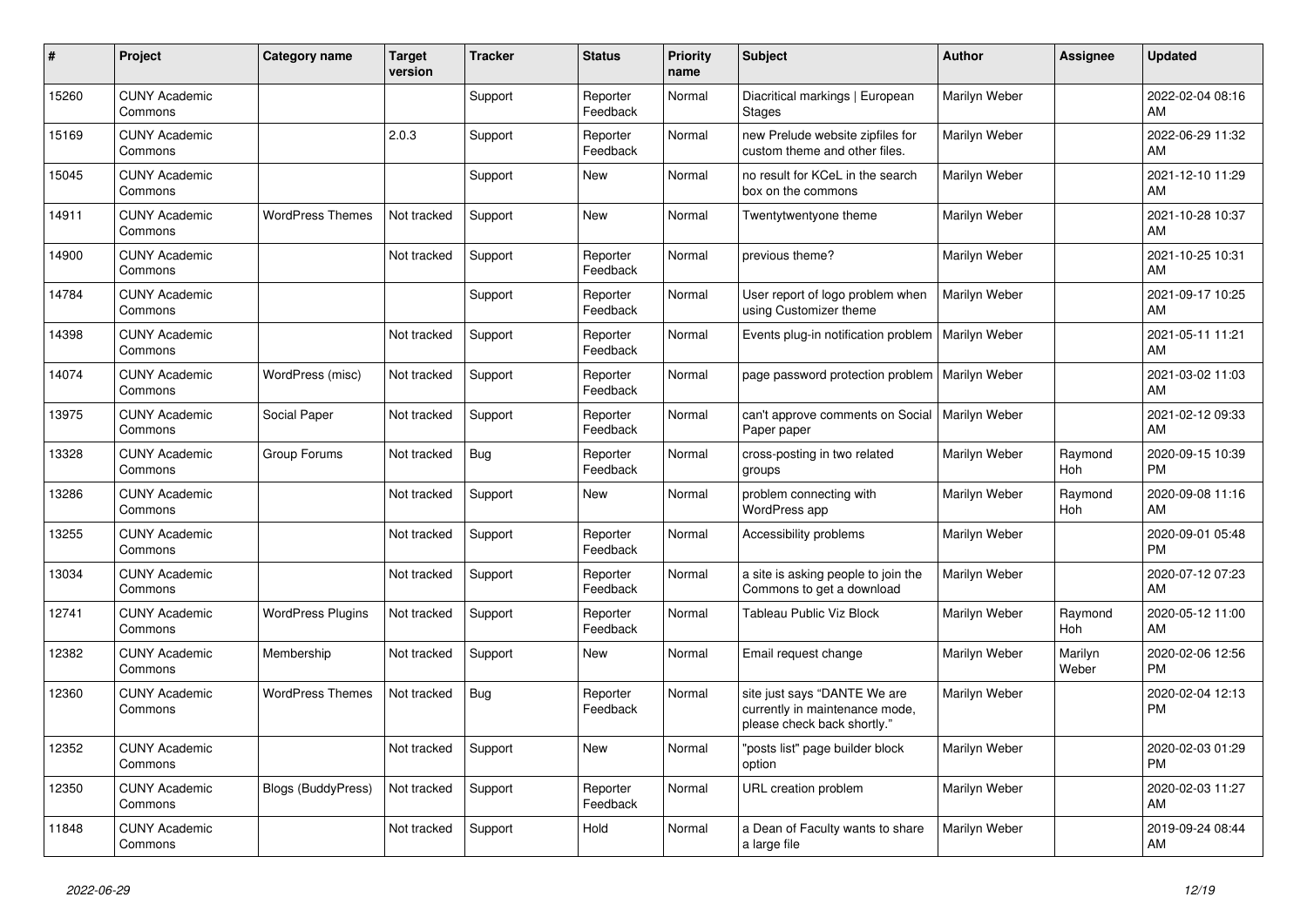| #     | Project                         | <b>Category name</b>       | <b>Target</b><br>version | <b>Tracker</b> | <b>Status</b>        | <b>Priority</b><br>name | <b>Subject</b>                                                     | <b>Author</b>   | <b>Assignee</b>     | <b>Updated</b>                |
|-------|---------------------------------|----------------------------|--------------------------|----------------|----------------------|-------------------------|--------------------------------------------------------------------|-----------------|---------------------|-------------------------------|
| 11787 | <b>CUNY Academic</b><br>Commons |                            | Not tracked              | Support        | Reporter<br>Feedback | Normal                  | automated comments notifications<br>on ZenDesk                     | Marilyn Weber   |                     | 2019-08-26 06:18<br><b>PM</b> |
| 11771 | <b>CUNY Academic</b><br>Commons |                            | Not tracked              | Support        | Reporter<br>Feedback | Normal                  | post displays in sections                                          | Marilyn Weber   |                     | 2019-08-20 10:34<br>AM        |
| 11519 | <b>CUNY Academic</b><br>Commons |                            | Not tracked              | Support        | Assigned             | Normal                  | comment option not appearing                                       | Marilyn Weber   |                     | 2019-09-24 10:28<br>AM        |
| 11509 | <b>CUNY Academic</b><br>Commons |                            | Not tracked              | Support        | Reporter<br>Feedback | Normal                  | deleted Page causing a Menu<br>problem?                            | Marilyn Weber   |                     | 2019-06-04 09:54<br>AM        |
| 11149 | <b>CUNY Academic</b><br>Commons |                            | Not tracked              | Support        | Reporter<br>Feedback | Normal                  | comments getting blocked                                           | Marilyn Weber   | Raymond<br>Hoh      | 2019-03-26 11:40<br>AM        |
| 10657 | <b>CUNY Academic</b><br>Commons |                            | Not tracked              | Support        | Reporter<br>Feedback | Normal                  | child theme problems                                               | Marilyn Weber   |                     | 2018-11-08 01:19<br><b>PM</b> |
| 10273 | <b>CUNY Academic</b><br>Commons | Registration               | Not tracked              | Support        | Reporter<br>Feedback | Normal                  | users combining CF and campus<br>address                           | Marilyn Weber   |                     | 2019-09-18 10:58<br>AM        |
| 9835  | <b>CUNY Academic</b><br>Commons | Group Forums               | Future<br>release        | Bug            | Assigned             | Normal                  | add a "like" function?                                             | Marilyn Weber   | <b>Erik Trainer</b> | 2018-06-05 01:49<br><b>PM</b> |
| 9207  | <b>CUNY Academic</b><br>Commons |                            | Future<br>release        | Support        | Reporter<br>Feedback | Normal                  | display dashboards made in<br>Tableau?                             | Marilyn Weber   | Boone<br>Gorges     | 2018-04-10 10:42<br>AM        |
| 8607  | <b>CUNY Academic</b><br>Commons |                            | Not tracked              | Support        | New                  | Normal                  | Paypal?                                                            | Marilyn Weber   | Matt Gold           | 2018-05-15 01:37<br><b>PM</b> |
| 5992  | <b>CUNY Academic</b><br>Commons | <b>Email Notifications</b> | Future<br>release        | Feature        | New                  | Normal                  | Changing the From line of<br>autogenerated blog emails             | Marilyn Weber   |                     | 2018-09-27 05:19<br><b>PM</b> |
| 5397  | <b>CUNY Academic</b><br>Commons | Social Paper               | Future<br>release        | Feature        | New                  | Normal                  | frustrating to have to<br>enable/disable in SP                     | Marilyn Weber   | Samantha<br>Raddatz | 2016-04-20 03:39<br><b>PM</b> |
| 5282  | <b>CUNY Academic</b><br>Commons | Social Paper               | Future<br>release        | Bug            | New                  | Normal                  | Replying via email directs to paper<br>but not individual comment. | Marilyn Weber   | Raymond<br>Hoh      | 2016-03-02 01:48<br><b>PM</b> |
| 5205  | <b>CUNY Academic</b><br>Commons | Social Paper               | Future<br>release        | Feature        | New                  | Normal                  | Social Paper folders                                               | Marilyn Weber   |                     | 2016-02-11 10:24<br><b>PM</b> |
| 5199  | <b>CUNY Academic</b><br>Commons | Social Paper               | Future<br>release        | Feature        | <b>New</b>           | Normal                  | add tables to the SP editor                                        | Marilyn Weber   |                     | 2016-10-24 11:27<br>AM        |
| 8211  | <b>CUNY Academic</b><br>Commons | <b>WordPress Themes</b>    | Future<br>release        | Feature        | New                  | Normal                  | Theme Suggestions: Material<br>Design-Inspired Themes              | Margaret Galvan | Margaret<br>Galvan  | 2017-08-07 02:48<br><b>PM</b> |
| 8078  | <b>CUNY Academic</b><br>Commons | <b>WordPress Plugins</b>   | Future<br>release        | System Upgrade | Assigned             | Normal                  | <b>CommentPress Updates</b>                                        | Margaret Galvan | Christian<br>Wach   | 2017-05-08 03:49<br><b>PM</b> |
| 7828  | <b>CUNY Academic</b><br>Commons |                            | Not tracked              | Feature        | Assigned             | Normal                  | Theme Assessment 2017                                              | Margaret Galvan | Margaret<br>Galvan  | 2017-05-02 10:41<br><b>PM</b> |
| 13430 | <b>CUNY Academic</b><br>Commons | Reply By Email             | Not tracked              | Bug            | <b>New</b>           | Normal                  | Delay in RBE                                                       | Luke Waltzer    | Raymond<br>Hoh      | 2020-10-13 11:16<br>AM        |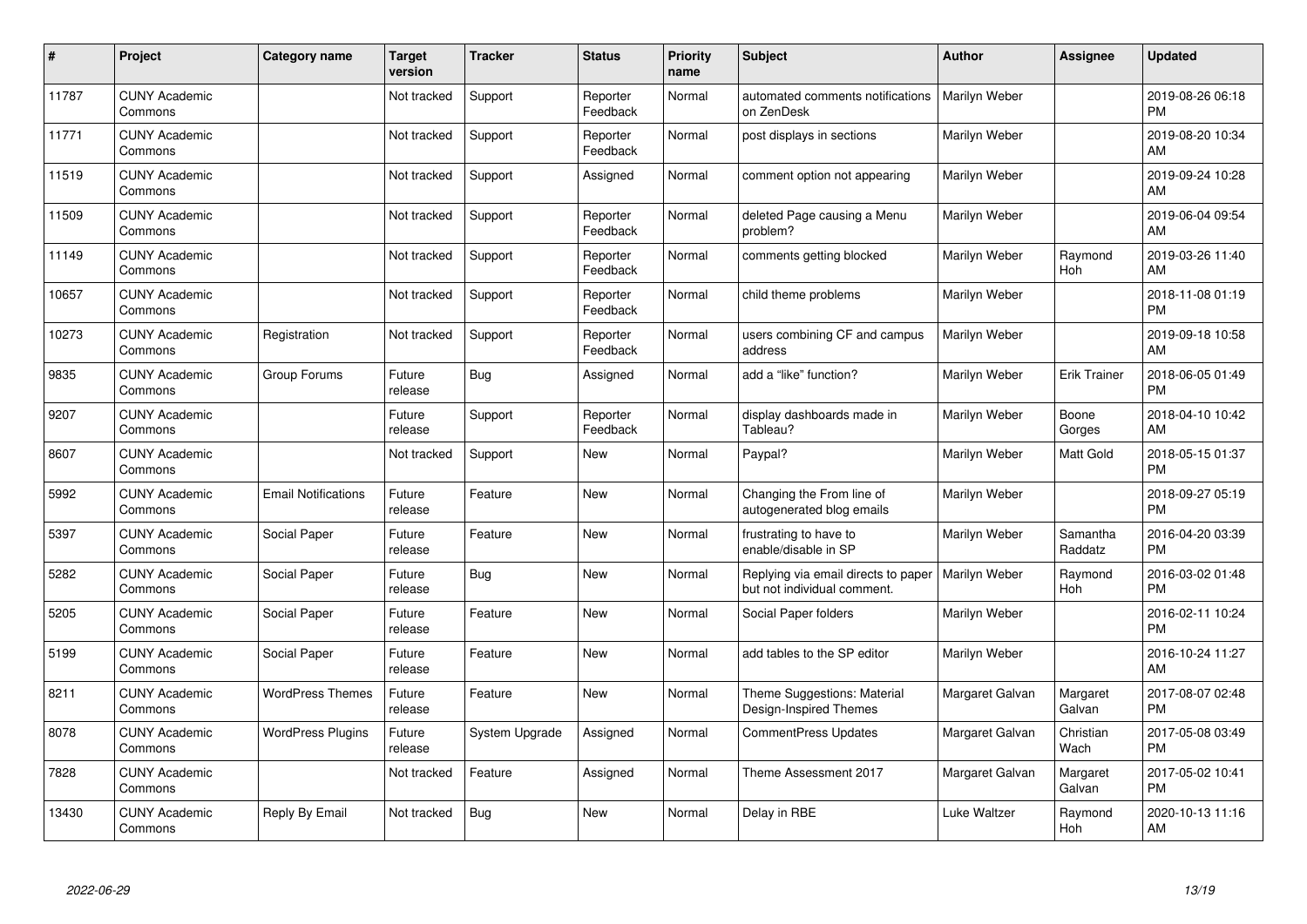| #     | <b>Project</b>                  | Category name            | <b>Target</b><br>version | <b>Tracker</b> | <b>Status</b>        | <b>Priority</b><br>name | <b>Subject</b>                                                                             | <b>Author</b> | Assignee            | <b>Updated</b>                |
|-------|---------------------------------|--------------------------|--------------------------|----------------|----------------------|-------------------------|--------------------------------------------------------------------------------------------|---------------|---------------------|-------------------------------|
| 9895  | <b>CUNY Academic</b><br>Commons | Onboarding               | Future<br>release        | Feature        | Assigned             | Normal                  | Add "Accept Invitation"<br>link/button/function to Group<br>and/or Site invitation emails? | Luke Waltzer  | Boone<br>Gorges     | 2018-06-07 12:42<br><b>PM</b> |
| 9211  | <b>CUNY Academic</b><br>Commons | <b>WordPress Plugins</b> | Future<br>release        | Support        | Reporter<br>Feedback | Normal                  | Auto-Role Setting in Forum Plugin<br>Causing Some Confusion                                | Luke Waltzer  | Boone<br>Gorges     | 2018-03-13 11:44<br>AM        |
| 8835  | <b>CUNY Academic</b><br>Commons | Blogs (BuddyPress)       | Future<br>release        | Feature        | <b>New</b>           | Normal                  | Extend cuny is shortlinks to sites                                                         | Luke Waltzer  | Boone<br>Gorges     | 2022-04-26 11:59<br>AM        |
| 7981  | <b>CUNY Academic</b><br>Commons | Social Paper             | Future<br>release        | Bug            | <b>New</b>           | Normal                  | Social Paper comments should<br>not go to spam                                             | Luke Waltzer  | Boone<br>Gorges     | 2018-04-16 03:52<br><b>PM</b> |
| 7928  | <b>CUNY Academic</b><br>Commons | Group Forums             | Not tracked              | <b>Bug</b>     | New                  | Normal                  | Duplicate Forum post                                                                       | Luke Waltzer  | Raymond<br>Hoh      | 2017-04-11 09:27<br><b>PM</b> |
| 7624  | <b>CUNY Academic</b><br>Commons | BuddyPress (misc)        | Future<br>release        | Design/UX      | <b>New</b>           | Normal                  | <b>BP Notifications</b>                                                                    | Luke Waltzer  | Paige Dupont        | 2017-02-08 10:43<br><b>PM</b> |
| 6078  | <b>CUNY Academic</b><br>Commons | Blogs (BuddyPress)       | Future<br>release        | Feature        | <b>New</b>           | Normal                  | <b>Explore Adding Network Blog</b><br>Metadata Plugin                                      | Luke Waltzer  | Luke Waltzer        | 2016-10-11 10:29<br><b>PM</b> |
| 5317  | <b>CUNY Academic</b><br>Commons | Group Blogs              | Not tracked              | Bug            | Reporter<br>Feedback | Normal                  | Notifications of New Post Didn't<br>Come                                                   | Luke Waltzer  | Samantha<br>Raddatz | 2016-03-21 10:41<br><b>PM</b> |
| 5268  | <b>CUNY Academic</b><br>Commons | Group Forums             | Future<br>release        | Bug            | Assigned             | Normal                  | Long-time to post to multiple<br>groups                                                    | Luke Waltzer  | Daniel Jones        | 2016-09-07 06:31<br><b>PM</b> |
| 5225  | <b>CUNY Academic</b><br>Commons | Registration             | Future<br>release        | Feature        | Assigned             | Normal                  | On-boarding Issues                                                                         | Luke Waltzer  | Samantha<br>Raddatz | 2016-02-12 02:58<br><b>PM</b> |
| 2612  | <b>CUNY Academic</b><br>Commons |                          | Not tracked              | Publicity      | Assigned             | Normal                  | Pinterest site for the Commons                                                             | local admin   | Sarah<br>Morgano    | 2016-03-04 11:19<br>AM        |
| 2175  | <b>CUNY Academic</b><br>Commons | WordPress (misc)         | Not tracked              | Support        | Assigned             | Normal                  | Subscibe 2 vs. Jetpack<br>subscription options                                             | local admin   | Matt Gold           | 2016-01-26 04:58<br><b>PM</b> |
| 9060  | <b>CUNY Academic</b><br>Commons | Commons In A Box         | Not tracked              | Bug            | Hold                 | Normal                  | Problems with CBox image library<br>/ upload                                               | Lisa Rhody    | Raymond<br>Hoh      | 2018-01-10 03:26<br><b>PM</b> |
| 16199 | <b>CUNY Academic</b><br>Commons | <b>Directories</b>       | 2.0.3                    | Bug            | New                  | Normal                  | Removed "Semester" Filter from<br><b>Courses Directory</b>                                 | Laurie Hurson | Boone<br>Gorges     | 2022-06-29 11:32<br>AM        |
| 15923 | <b>CUNY Academic</b><br>Commons |                          | Not tracked              | Feature        | Reporter<br>Feedback | Normal                  | <b>Bellows Plugin Adjustments</b>                                                          | Laurie Hurson |                     | 2022-04-20 10:10<br>AM        |
| 15757 | <b>CUNY Academic</b><br>Commons |                          |                          | <b>Bug</b>     | <b>New</b>           | Normal                  | Members # do not match                                                                     | Laurie Hurson |                     | 2022-03-30 04:52<br><b>PM</b> |
| 15613 | <b>CUNY Academic</b><br>Commons |                          | 2.0.3                    | Feature        | Reporter<br>Feedback | Normal                  | Adding "Passster" plugin                                                                   | Laurie Hurson |                     | 2022-06-29 11:32<br>AM        |
| 15176 | <b>CUNY Academic</b><br>Commons |                          | Not tracked              | Support        | Reporter<br>Feedback | Normal                  | Archiving Q Writing & Old<br>Wordpress Sites on the Commons                                | Laurie Hurson |                     | 2022-02-08 10:28<br>AM        |
| 14940 | <b>CUNY Academic</b><br>Commons |                          |                          | <b>Bug</b>     | <b>New</b>           | Normal                  | Discrepancy between Commons<br>profile "sites" and actual # of sites                       | Laurie Hurson |                     | 2021-11-08 11:09<br>AM        |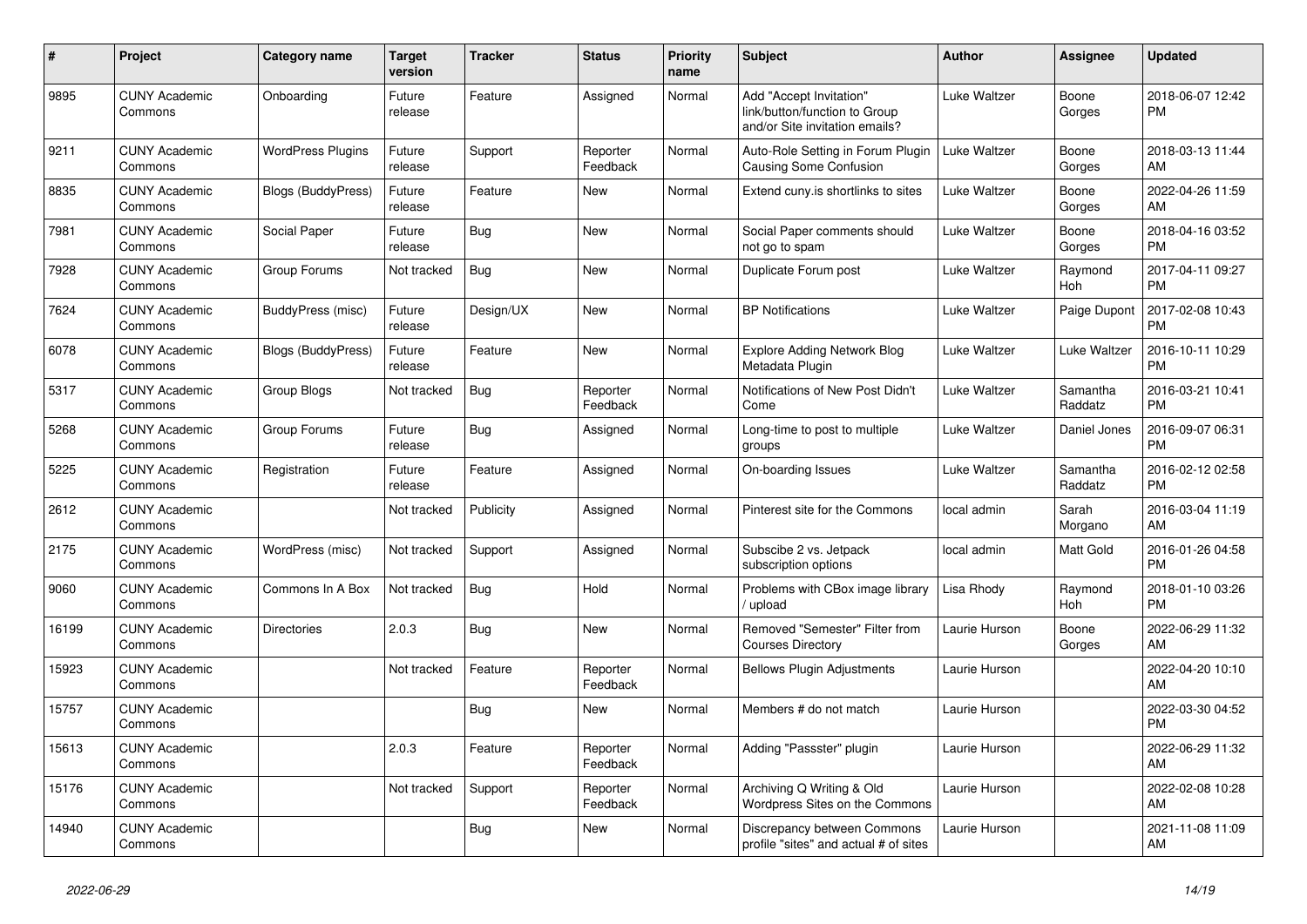| #     | Project                         | <b>Category name</b>     | <b>Target</b><br>version | <b>Tracker</b> | <b>Status</b>        | <b>Priority</b><br>name | <b>Subject</b>                                                               | <b>Author</b> | <b>Assignee</b>     | <b>Updated</b>                |
|-------|---------------------------------|--------------------------|--------------------------|----------------|----------------------|-------------------------|------------------------------------------------------------------------------|---------------|---------------------|-------------------------------|
| 14936 | <b>CUNY Academic</b><br>Commons |                          |                          | <b>Bug</b>     | New                  | Normal                  | Commons websites blocked by<br>SPS campus network                            | Laurie Hurson |                     | 2021-11-03 03:57<br><b>PM</b> |
| 14787 | <b>CUNY Academic</b><br>Commons | Plugin Packages          | Future<br>release        | Feature        | <b>New</b>           | Normal                  | Creating a "Design" plugin<br>package                                        | Laurie Hurson | scott voth          | 2022-04-27 04:56<br><b>PM</b> |
| 14538 | <b>CUNY Academic</b><br>Commons |                          | Not tracked              | Support        | Reporter<br>Feedback | Normal                  | <b>Weebly To Commons</b>                                                     | Laurie Hurson |                     | 2021-09-14 10:47<br>AM        |
| 14504 | <b>CUNY Academic</b><br>Commons |                          | Not tracked              | Publicity      | Reporter<br>Feedback | Normal                  | Adding showcases to home page<br>menu                                        | Laurie Hurson | Boone<br>Gorges     | 2022-01-19 03:26<br><b>PM</b> |
| 14475 | <b>CUNY Academic</b><br>Commons |                          | Not tracked              | Publicity      | New                  | Normal                  | <b>OER Showcase Page</b>                                                     | Laurie Hurson | Laurie Hurson       | 2021-09-14 10:46<br>AM        |
| 13650 | <b>CUNY Academic</b><br>Commons | Group Library            | Future<br>release        | Feature        | <b>New</b>           | Normal                  | Forum Attachments in Group<br>Library                                        | Laurie Hurson |                     | 2021-11-19 12:30<br><b>PM</b> |
| 12484 | <b>CUNY Academic</b><br>Commons |                          | Not tracked              | Support        | Reporter<br>Feedback | Normal                  | Sign up Code for COIL Course<br>starting in March                            | Laurie Hurson | Matt Gold           | 2020-03-02 02:26<br><b>PM</b> |
| 12446 | <b>CUNY Academic</b><br>Commons | Groups (misc)            | Future<br>release        | Feature        | Reporter<br>Feedback | Normal                  | Toggle default site to group forum<br>posting                                | Laurie Hurson | Laurie Hurson       | 2020-03-10 11:57<br>AM        |
| 12438 | <b>CUNY Academic</b><br>Commons | Courses                  | Not tracked              | <b>Bug</b>     | New                  | Normal                  | Site appearing twice                                                         | Laurie Hurson | Boone<br>Gorges     | 2020-02-18 01:34<br><b>PM</b> |
| 12328 | <b>CUNY Academic</b><br>Commons |                          | Not tracked              | Support        | <b>New</b>           | Normal                  | Sign up Code for Non-CUNY<br>Faculty                                         | Laurie Hurson |                     | 2020-01-28 10:25<br>AM        |
| 12121 | <b>CUNY Academic</b><br>Commons | <b>WordPress Plugins</b> | 2.0.3                    | Feature        | Reporter<br>Feedback | Normal                  | Embedding H5P Iframes on<br><b>Commons Site</b>                              | Laurie Hurson | Boone<br>Gorges     | 2022-06-29 11:32<br>AM        |
| 11879 | <b>CUNY Academic</b><br>Commons |                          | Not tracked              | Bug            | New                  | Normal                  | Hypothesis comments appearing<br>on multiple, different pdfs across<br>blogs | Laurie Hurson | Laurie Hurson       | 2019-09-19 02:39<br><b>PM</b> |
| 11843 | <b>CUNY Academic</b><br>Commons | WordPress (misc)         | Future<br>release        | Design/UX      | <b>New</b>           | Normal                  | Tweaking the Gutenberg Editor<br>Interface                                   | Laurie Hurson |                     | 2022-04-26 12:00<br><b>PM</b> |
| 11789 | <b>CUNY Academic</b><br>Commons | Courses                  | Future<br>release        | Feature        | New                  | Normal                  | Ability to remove item from<br>Courses list                                  | Laurie Hurson | Sonja Leix          | 2019-09-24 12:28<br><b>PM</b> |
| 11415 | <b>CUNY Academic</b><br>Commons | <b>WordPress Plugins</b> | Not tracked              | <b>Bug</b>     | Reporter<br>Feedback | Normal                  | Blog Subscriptions in Jetpack                                                | Laurie Hurson |                     | 2019-05-14 10:34<br><b>AM</b> |
| 11131 | <b>CUNY Academic</b><br>Commons |                          | Future<br>release        | Feature        | Reporter<br>Feedback | Normal                  | <b>Image Annotation Plugins</b>                                              | Laurie Hurson |                     | 2019-02-26 11:33<br>AM        |
| 9289  | <b>CUNY Academic</b><br>Commons | <b>WordPress Plugins</b> | Future<br>release        | Bug            | Reporter<br>Feedback | Normal                  | Email Users Plugin                                                           | Laurie Hurson | Boone<br>Gorges     | 2018-10-24 12:34<br><b>PM</b> |
| 6755  | <b>CUNY Academic</b><br>Commons | WordPress (misc)         | Future<br>release        | <b>Bug</b>     | New                  | Normal                  | Cannot Deactivate Plugin                                                     | Laura Kane    |                     | 2016-11-16 01:12<br><b>PM</b> |
| 3473  | <b>CUNY Academic</b><br>Commons | User Experience          | Future<br>release        | Feature        | Assigned             | Normal                  | Commons profile: Add help info<br>about "Positions" replacing "title"        | Keith Miyake  | Samantha<br>Raddatz | 2015-11-09 02:28<br>PM        |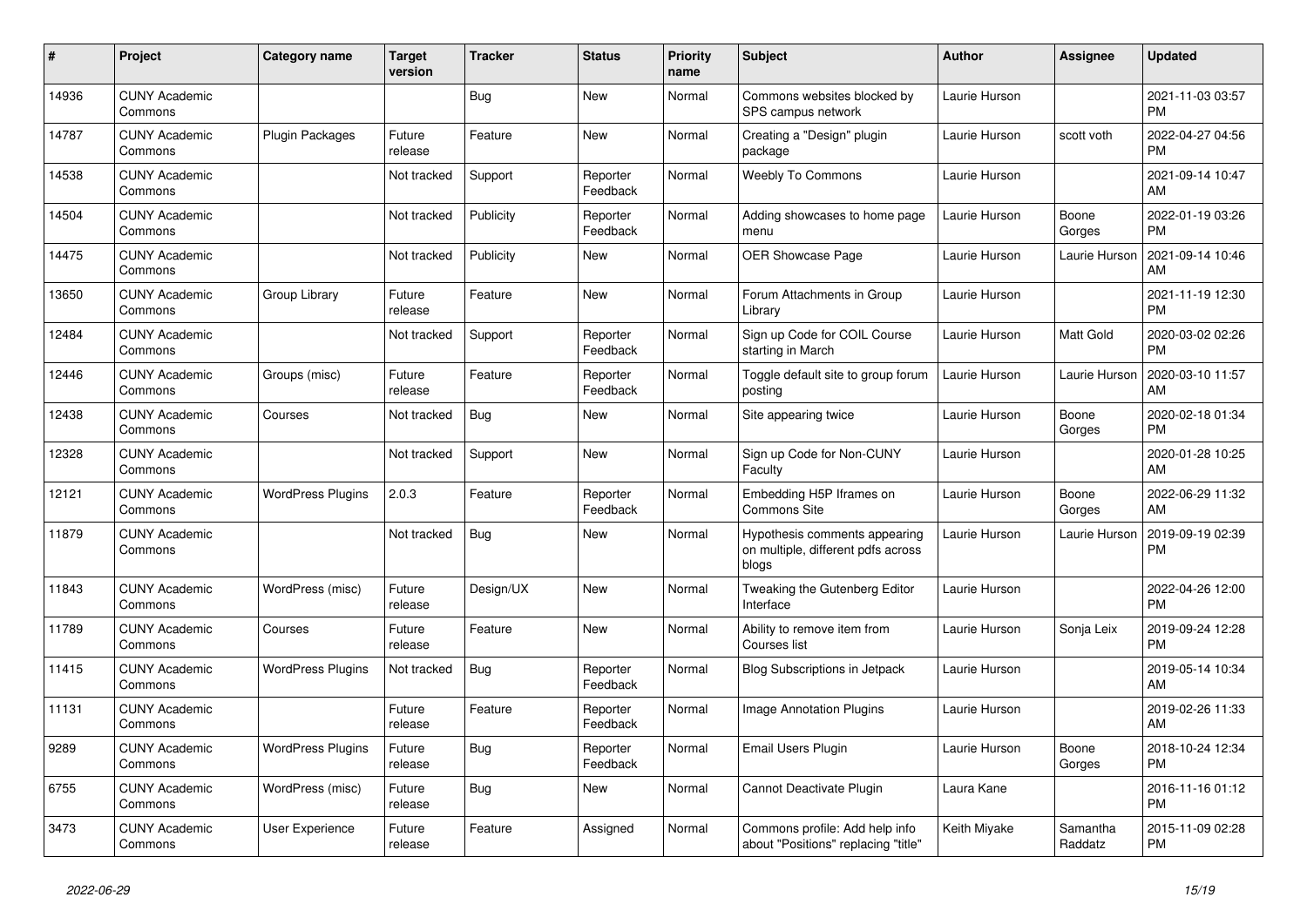| #     | Project                                                                 | <b>Category name</b>           | <b>Target</b><br>version | <b>Tracker</b> | <b>Status</b>        | <b>Priority</b><br>name | <b>Subject</b>                                            | <b>Author</b>      | Assignee            | <b>Updated</b>                |
|-------|-------------------------------------------------------------------------|--------------------------------|--------------------------|----------------|----------------------|-------------------------|-----------------------------------------------------------|--------------------|---------------------|-------------------------------|
| 14842 | <b>CUNY Academic</b><br>Commons                                         |                                | Not tracked              | Support        | Reporter<br>Feedback | Normal                  | Question about widgets and block<br>editor                | Gina Cherry        |                     | 2021-10-06 03:01<br><b>PM</b> |
| 12004 | <b>CUNY Academic</b><br>Commons                                         |                                | Not tracked              | Support        | Reporter<br>Feedback | Normal                  | Notifications for spam blog<br>comments                   | Gina Cherry        | Raymond<br>Hoh      | 2019-11-01 12:05<br><b>PM</b> |
| 11649 | <b>CUNY Academic</b><br>Commons                                         | <b>WordPress Plugins</b>       | 2.0.3                    | Bug            | In Progress          | Normal                  | CC license displayed on every<br>page                     | Gina Cherry        | Raymond<br>Hoh      | 2022-06-29 11:32<br>AM        |
| 11545 | <b>CUNY Academic</b><br>Commons                                         | <b>WordPress Plugins</b>       | Not tracked              | Support        | <b>New</b>           | Normal                  | <b>Twitter searches in WordPress</b>                      | Gina Cherry        | Matt Gold           | 2019-09-23 01:03<br><b>PM</b> |
| 12062 | AD/O365 Transition<br>from NonMatric to<br><b>Matriculated Students</b> |                                |                          | Feature        | In Progress          | Normal                  | create solution and console<br>project                    | Emilio Rodriguez   | Emilio<br>Rodriguez | 2019-11-12 03:56<br><b>PM</b> |
| 11968 | JustPublics@365<br>MediaCamp                                            |                                |                          | Feature        | <b>New</b>           | Normal                  | Nanoscience Retractable Display<br>Unit                   | Donald Cherry      | Bonnie<br>Eissner   | 2021-02-19 08:50<br>AM        |
| 9729  | <b>CUNY Academic</b><br>Commons                                         | SEO                            | Not tracked              | Support        | New                  | Normal                  | 503 Errors showing on<br>newlaborforum.cuny.edu           | Diane Krauthamer   | Raymond<br>Hoh      | 2018-05-22 04:48<br><b>PM</b> |
| 15210 | <b>CUNY Academic</b><br>Commons                                         | Analytics                      | Not tracked              | Design/UX      | <b>New</b>           | Normal                  | Google Analytics improvements                             | Colin McDonald     | Boone<br>Gorges     | 2022-05-24 10:47<br>AM        |
| 13370 | <b>CUNY Academic</b><br>Commons                                         | Group Library                  | Future<br>release        | Feature        | <b>New</b>           | Normal                  | Library bulk deletion and folder<br>editing               | Colin McDonald     | Boone<br>Gorges     | 2020-10-13 10:41<br>AM        |
| 13199 | <b>CUNY Academic</b><br>Commons                                         | Group Forums                   | Future<br>release        | Feature        | New                  | Normal                  | Favoring Groups over bbPress<br>plugin                    | Colin McDonald     | Colin<br>McDonald   | 2021-11-19 12:28<br><b>PM</b> |
| 3565  | <b>CUNY Academic</b><br>Commons                                         | My Commons                     | Not tracked              | Documentation  | New                  | Normal                  | Load Newest inconsistencies                               | Chris Stein        | scott voth          | 2015-11-09 01:16<br><b>PM</b> |
| 3059  | <b>CUNY Academic</b><br>Commons                                         | Group Forums                   | Future<br>release        | Design/UX      | <b>New</b>           | Normal                  | Forum Post Permissable Content<br><b>Explanatory Text</b> | Chris Stein        | Chris Stein         | 2015-04-02 11:27<br>AM        |
| 2881  | <b>CUNY Academic</b><br>Commons                                         | <b>Public Portfolio</b>        | Future<br>release        | Feature        | Assigned             | Normal                  | Redesign the UX for Profiles                              | Chris Stein        | Chris Stein         | 2016-10-13 12:45<br><b>PM</b> |
| 2666  | <b>CUNY Academic</b><br>Commons                                         | About page                     | Not tracked              | Documentation  | Assigned             | Normal                  | <b>Update About Text</b>                                  | Chris Stein        | Luke Waltzer        | 2016-03-04 11:19<br>AM        |
| 860   | <b>CUNY Academic</b><br>Commons                                         | Design                         | Future<br>release        | Design/UX      | Assigned             | Normal                  | <b>Standardize Button Treatment</b><br>Across the Commons | Chris Stein        | Chris Stein         | 2014-05-01 09:45<br>AM        |
| 1460  | <b>CUNY Academic</b><br>Commons                                         | Analytics                      | Future<br>release        | Feature        | Assigned             | Normal                  | <b>Update System Report</b>                               | <b>Brian Foote</b> | Boone<br>Gorges     | 2015-11-09 06:13<br><b>PM</b> |
| 16092 | <b>CUNY Academic</b><br>Commons                                         |                                | Future<br>release        | Feature        | Hold                 | Normal                  | Don't show main site in Site<br>search results            | Boone Gorges       | Boone<br>Gorges     | 2022-05-17 03:12<br><b>PM</b> |
| 15883 | <b>CUNY Academic</b><br>Commons                                         |                                | 2.1.0                    | Feature        | <b>New</b>           | Normal                  | Release BPGES update                                      | Boone Gorges       | Boone<br>Gorges     | 2022-05-26 10:39<br>AM        |
| 15194 | <b>CUNY Academic</b><br>Commons                                         | Internal Tools and<br>Workflow | 2.1.0                    | Feature        | <b>New</b>           | Normal                  | PHPCS sniff for un-restored<br>switch_to_blog() calls     | Boone Gorges       | Jeremy Felt         | 2022-05-26 10:45<br>AM        |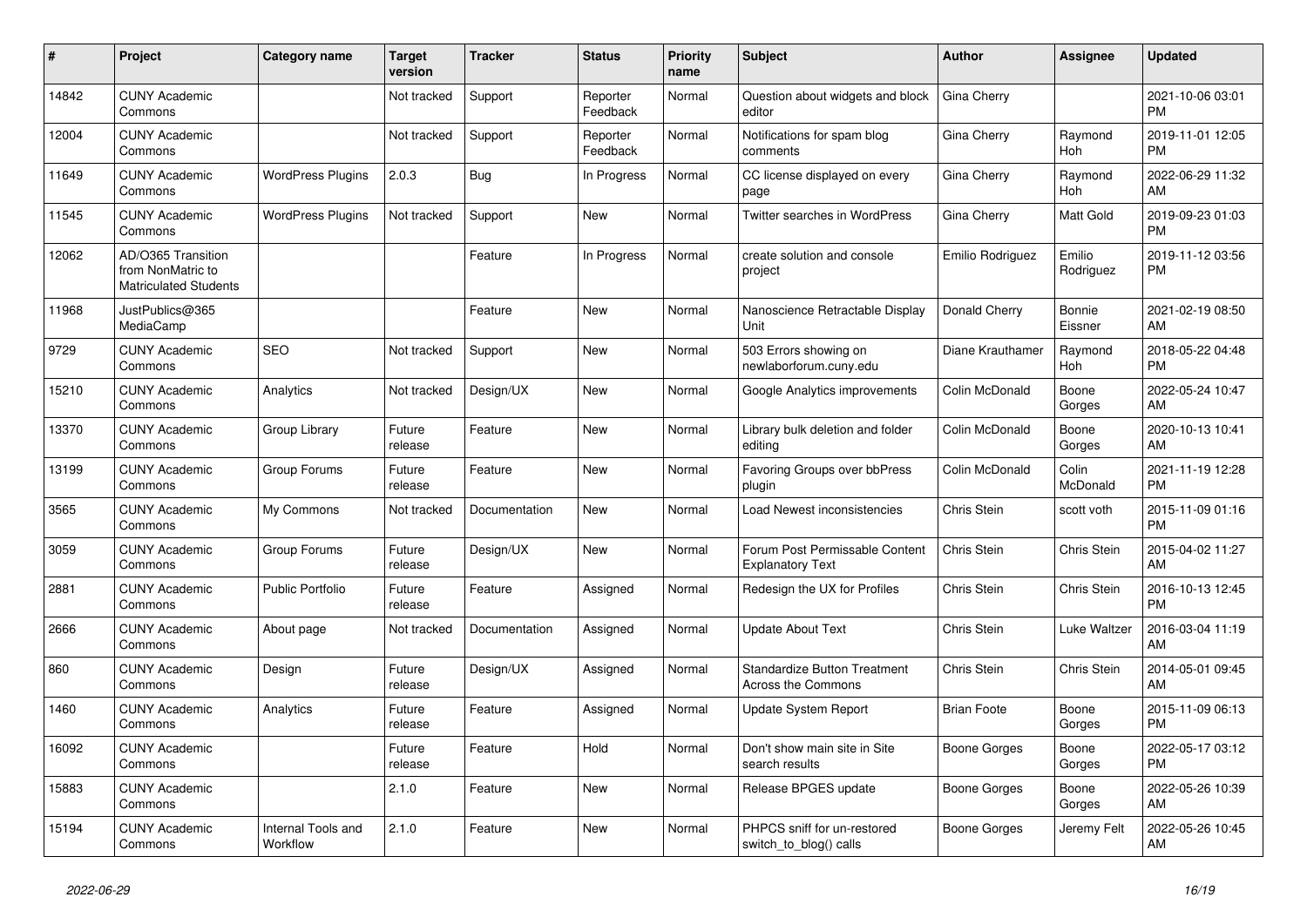| #     | Project                         | <b>Category name</b>           | <b>Target</b><br>version | <b>Tracker</b> | <b>Status</b>        | <b>Priority</b><br>name | <b>Subject</b>                                                                                               | <b>Author</b>       | <b>Assignee</b> | <b>Updated</b>                |
|-------|---------------------------------|--------------------------------|--------------------------|----------------|----------------------|-------------------------|--------------------------------------------------------------------------------------------------------------|---------------------|-----------------|-------------------------------|
| 14987 | <b>CUNY Academic</b><br>Commons | <b>WordPress Plugins</b>       | Future<br>release        | Bug            | <b>New</b>           | Normal                  | Elementor update causes<br>database freeze-up                                                                | Boone Gorges        | Boone<br>Gorges | 2021-11-29 12:02<br><b>PM</b> |
| 14309 | <b>CUNY Academic</b><br>Commons | Group Library                  | Future<br>release        | Feature        | <b>New</b>           | Normal                  | Better handling of<br>bp group document file download<br>attempts when file is not present                   | Boone Gorges        | Boone<br>Gorges | 2021-11-19 12:28<br><b>PM</b> |
| 14184 | <b>CUNY Academic</b><br>Commons | <b>Public Portfolio</b>        | Future<br>release        | Feature        | <b>New</b>           | Normal                  | Centralized mechanism for storing<br>Campus affiliations                                                     | <b>Boone Gorges</b> | Boone<br>Gorges | 2022-01-04 11:35<br>AM        |
| 13891 | <b>CUNY Academic</b><br>Commons | Internal Tools and<br>Workflow | 2.1.0                    | Feature        | <b>New</b>           | Normal                  | Migrate automated linting to<br>GitHub Actions                                                               | Boone Gorges        | Jeremy Felt     | 2022-06-29 11:13<br>AM        |
| 13835 | <b>CUNY Academic</b><br>Commons | WordPress (misc)               | Future<br>release        | Feature        | <b>New</b>           | Normal                  | Allow OneSearch widget to have<br>'CUNY' as campus                                                           | Boone Gorges        | Boone<br>Gorges | 2021-11-19 12:39<br><b>PM</b> |
| 13466 | <b>CUNY Academic</b><br>Commons | Cavalcade                      | Future<br>release        | Feature        | <b>New</b>           | Normal                  | Automated cleanup for duplicate<br>Cavalcade tasks                                                           | Boone Gorges        | Boone<br>Gorges | 2020-10-13 05:24<br><b>PM</b> |
| 13358 | <b>CUNY Academic</b><br>Commons | Group Forums                   | Future<br>release        | Feature        | New                  | Normal                  | Improved UI for group forum<br>threading settings                                                            | Boone Gorges        | Raymond<br>Hoh  | 2021-11-19 12:27<br><b>PM</b> |
| 13331 | <b>CUNY Academic</b><br>Commons | Site cloning                   | Future<br>release        | <b>Bug</b>     | New                  | Normal                  | Combine Site Template and Clone<br>operations                                                                | Boone Gorges        | Jeremy Felt     | 2021-11-19 12:39<br><b>PM</b> |
| 13048 | <b>CUNY Academic</b><br>Commons | Shortcodes and<br>embeds       | Future<br>release        | Feature        | New                  | Normal                  | Jupyter Notebooks support                                                                                    | Boone Gorges        |                 | 2020-07-14 11:46<br>AM        |
| 12911 | <b>CUNY Academic</b><br>Commons |                                | Not tracked              | Feature        | <b>New</b>           | Normal                  | Block access to xmlrpc.php based<br>on User-Agent                                                            | <b>Boone Gorges</b> | Boone<br>Gorges | 2020-06-09 05:12<br><b>PM</b> |
| 12436 | <b>CUNY Academic</b><br>Commons |                                | Not tracked              | Bug            | Assigned             | Normal                  | Nightly system downtime                                                                                      | Boone Gorges        |                 | 2020-08-01 09:30<br>AM        |
| 12091 | <b>CUNY Academic</b><br>Commons | <b>Group Files</b>             | Future<br>release        | Feature        | <b>New</b>           | Normal                  | Improved pre-upload file validation<br>for bp-group-documents                                                | Boone Gorges        | Boone<br>Gorges | 2019-11-14 01:21<br><b>PM</b> |
| 12042 | <b>CUNY Academic</b><br>Commons | <b>Email Notifications</b>     | Future<br>release        | Feature        | <b>New</b>           | Normal                  | Improved error logging for BPGES<br>send queue                                                               | Boone Gorges        | Boone<br>Gorges | 2021-11-19 12:25<br><b>PM</b> |
| 11945 | <b>CUNY Academic</b><br>Commons | Reckoning                      | Future<br>release        | Feature        | Reporter<br>Feedback | Normal                  | Add Comments bubble to<br>Reckoning views                                                                    | Boone Gorges        | Boone<br>Gorges | 2019-11-12 05:14<br><b>PM</b> |
| 11834 | <b>CUNY Academic</b><br>Commons | <b>Group Files</b>             | Future<br>release        | Feature        | New                  | Normal                  | Improved tools for managing<br>group file folders                                                            | Boone Gorges        | Sonja Leix      | 2019-09-06 03:55<br><b>PM</b> |
| 11517 | <b>CUNY Academic</b><br>Commons |                                | Not tracked              | Feature        | Assigned             | Normal                  | wp-accessibility plugin should not<br>strip 'target="_blank"' by default                                     | Boone Gorges        | Laurie Hurson   | 2019-09-24 09:57<br>AM        |
| 11392 | <b>CUNY Academic</b><br>Commons |                                | Future<br>release        | Bug            | New                  | Normal                  | Migrate users away from<br><b>StatPress</b>                                                                  | Boone Gorges        |                 | 2019-04-23 03:53<br><b>PM</b> |
| 11024 | <b>CUNY Academic</b><br>Commons | WordPress (misc)               | Future<br>release        | Bug            | <b>New</b>           | Normal                  | Subsites should not show "you<br>should update your .htaccess<br>now" notice after permalink setting<br>save | <b>Boone Gorges</b> |                 | 2019-01-28 01:35<br><b>PM</b> |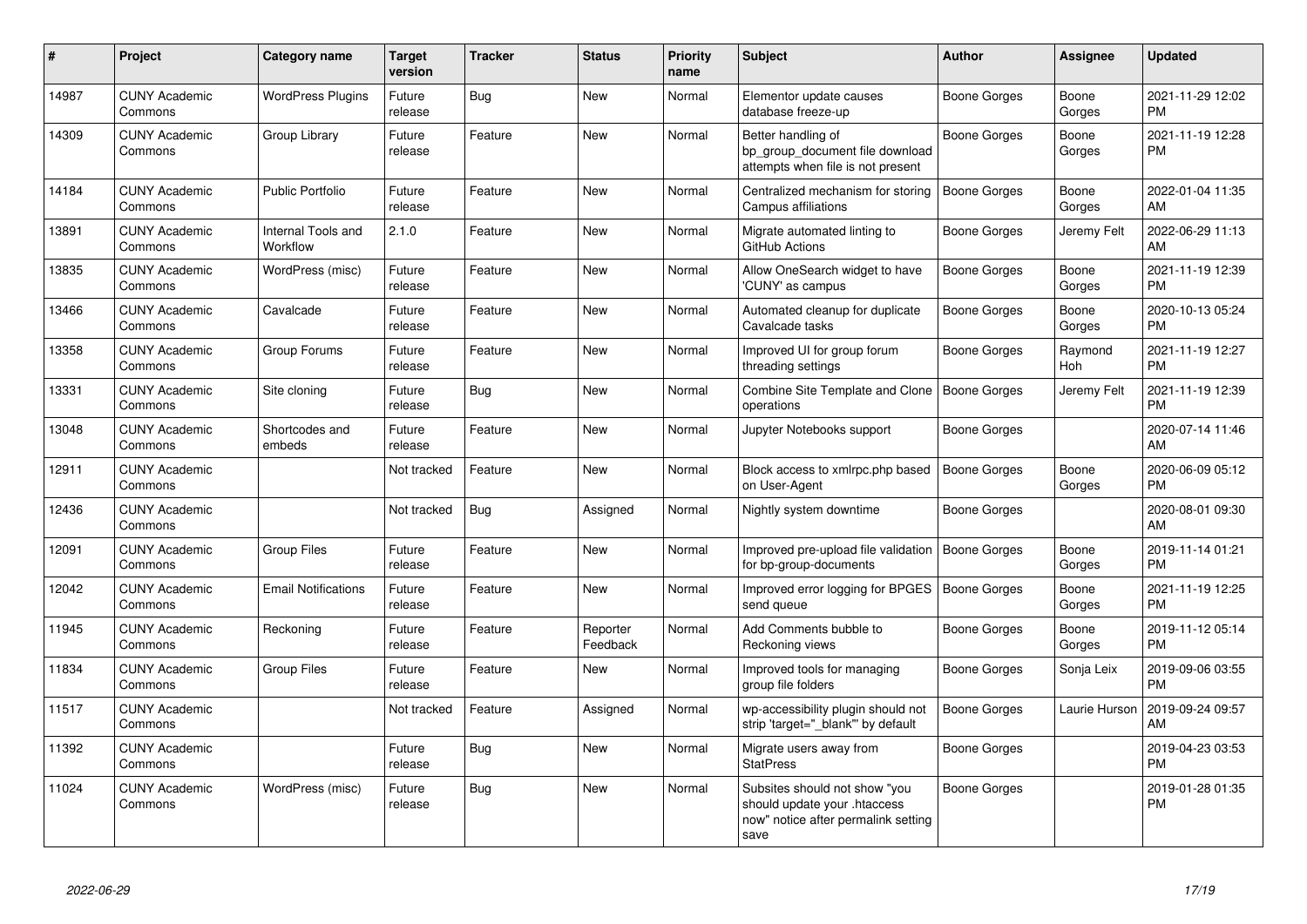| $\#$  | <b>Project</b>                  | Category name               | <b>Target</b><br>version | <b>Tracker</b> | <b>Status</b> | <b>Priority</b><br>name | <b>Subject</b>                                                                            | Author              | Assignee        | <b>Updated</b>                |
|-------|---------------------------------|-----------------------------|--------------------------|----------------|---------------|-------------------------|-------------------------------------------------------------------------------------------|---------------------|-----------------|-------------------------------|
| 10794 | <b>CUNY Academic</b><br>Commons | Performance                 | Not tracked              | <b>Bug</b>     | <b>New</b>    | Normal                  | Memcached connection<br>occasionally breaks                                               | Boone Gorges        | Boone<br>Gorges | 2018-12-06 03:30<br><b>PM</b> |
| 10580 | <b>CUNY Academic</b><br>Commons | Information<br>Architecture | Future<br>release        | Design/UX      | <b>New</b>    | Normal                  | Primary nav item review                                                                   | Boone Gorges        | Sara Cannon     | 2022-06-28 01:29<br><b>PM</b> |
| 10380 | <b>CUNY Academic</b><br>Commons | WordPress (misc)            | Future<br>release        | Feature        | In Progress   | Normal                  | Remove blacklisted plugins                                                                | Boone Gorges        |                 | 2022-04-26 12:00<br><b>PM</b> |
| 9926  | <b>CUNY Academic</b><br>Commons | <b>WordPress Plugins</b>    | Future<br>release        | <b>Bug</b>     | <b>New</b>    | Normal                  | twitter-mentions-as-comments<br>cron jobs can run long                                    | Boone Gorges        | Boone<br>Gorges | 2018-10-24 12:34<br><b>PM</b> |
| 9720  | <b>CUNY Academic</b><br>Commons | Authentication              | Future<br>release        | Feature        | New           | Normal                  | The Commons should be an<br>oAuth provider                                                | Boone Gorges        |                 | 2019-03-01 02:04<br><b>PM</b> |
| 7663  | <b>CUNY Academic</b><br>Commons | Social Paper                | Future<br>release        | Bug            | New           | Normal                  | Social Paper notifications not<br>formatted correctly on secondary<br>sites               | Boone Gorges        | Boone<br>Gorges | 2018-04-16 03:52<br><b>PM</b> |
| 7022  | <b>CUNY Academic</b><br>Commons | Announcements               | Future<br>release        | Bug            | <b>New</b>    | Normal                  | Sitewide announcements should<br>be displayed on, and dismissable<br>from, mapped domains | <b>Boone Gorges</b> | Boone<br>Gorges | 2018-03-22 10:18<br>AM        |
| 6332  | <b>CUNY Academic</b><br>Commons | WordPress (misc)            | Future<br>release        | Feature        | <b>New</b>    | Normal                  | Allow uploaded files to be marked<br>as private in an ad hoc way                          | Boone Gorges        |                 | 2016-10-17 11:41<br><b>PM</b> |
| 5489  | <b>CUNY Academic</b><br>Commons | Social Paper                | Future<br>release        | Feature        | New           | Normal                  | Asc/desc sorting for Social Paper<br>directories                                          | Boone Gorges        |                 | 2016-04-21 10:06<br><b>PM</b> |
| 5488  | <b>CUNY Academic</b><br>Commons | Social Paper                | Future<br>release        | Bug            | New           | Normal                  | Add a "last edited by" field to<br>Social Paper group directories                         | Boone Gorges        |                 | 2016-04-21 10:05<br><b>PM</b> |
| 5234  | <b>CUNY Academic</b><br>Commons | Membership                  | Future<br>release        | Feature        | Assigned      | Normal                  | Write Unconfirmed patch for WP                                                            | Boone Gorges        | Boone<br>Gorges | 2016-10-24 11:18<br>AM        |
| 4635  | <b>CUNY Academic</b><br>Commons | Authentication              | Future<br>release        | Feature        | <b>New</b>    | Normal                  | Allow non-WP authentication                                                               | Boone Gorges        | Sonja Leix      | 2019-03-01 02:05<br><b>PM</b> |
| 4481  | <b>CUNY Academic</b><br>Commons | Events                      | Future<br>release        | Feature        | <b>New</b>    | Normal                  | Group admins/mods should have<br>the ability to unlink an event from<br>the group         | Boone Gorges        | Boone<br>Gorges | 2017-04-24 03:53<br>PM        |
| 3580  | <b>CUNY Academic</b><br>Commons | Group Blogs                 | Future<br>release        | Feature        | New           | Normal                  | Multiple blogs per group                                                                  | Boone Gorges        | Boone<br>Gorges | 2018-02-20 02:02<br>PM.       |
| 3330  | <b>CUNY Academic</b><br>Commons | My Commons                  | Future<br>release        | Feature        | Assigned      | Normal                  | "Commons Information" tool                                                                | Boone Gorges        | Chris Stein     | 2014-09-22 08:46<br><b>PM</b> |
| 3193  | <b>CUNY Academic</b><br>Commons | Group Forums                | Future<br>release        | Feature        | Assigned      | Normal                  | bbPress 2.x dynamic roles and<br><b>RBE</b>                                               | Boone Gorges        | Boone<br>Gorges | 2014-09-30 01:30<br><b>PM</b> |
| 3192  | <b>CUNY Academic</b><br>Commons | Group Forums                | Future<br>release        | Feature        | Assigned      | Normal                  | Customizable forum views for<br>bbPress 2.x group forums                                  | Boone Gorges        | Raymond<br>Hoh  | 2015-11-09 12:47<br><b>PM</b> |
| 3002  | <b>CUNY Academic</b><br>Commons | Search                      | Future<br>release        | Feature        | Assigned      | Normal                  | Overhaul CAC search by using<br>external search appliance                                 | Boone Gorges        | Boone<br>Gorges | 2020-07-15 03:05<br>PM        |